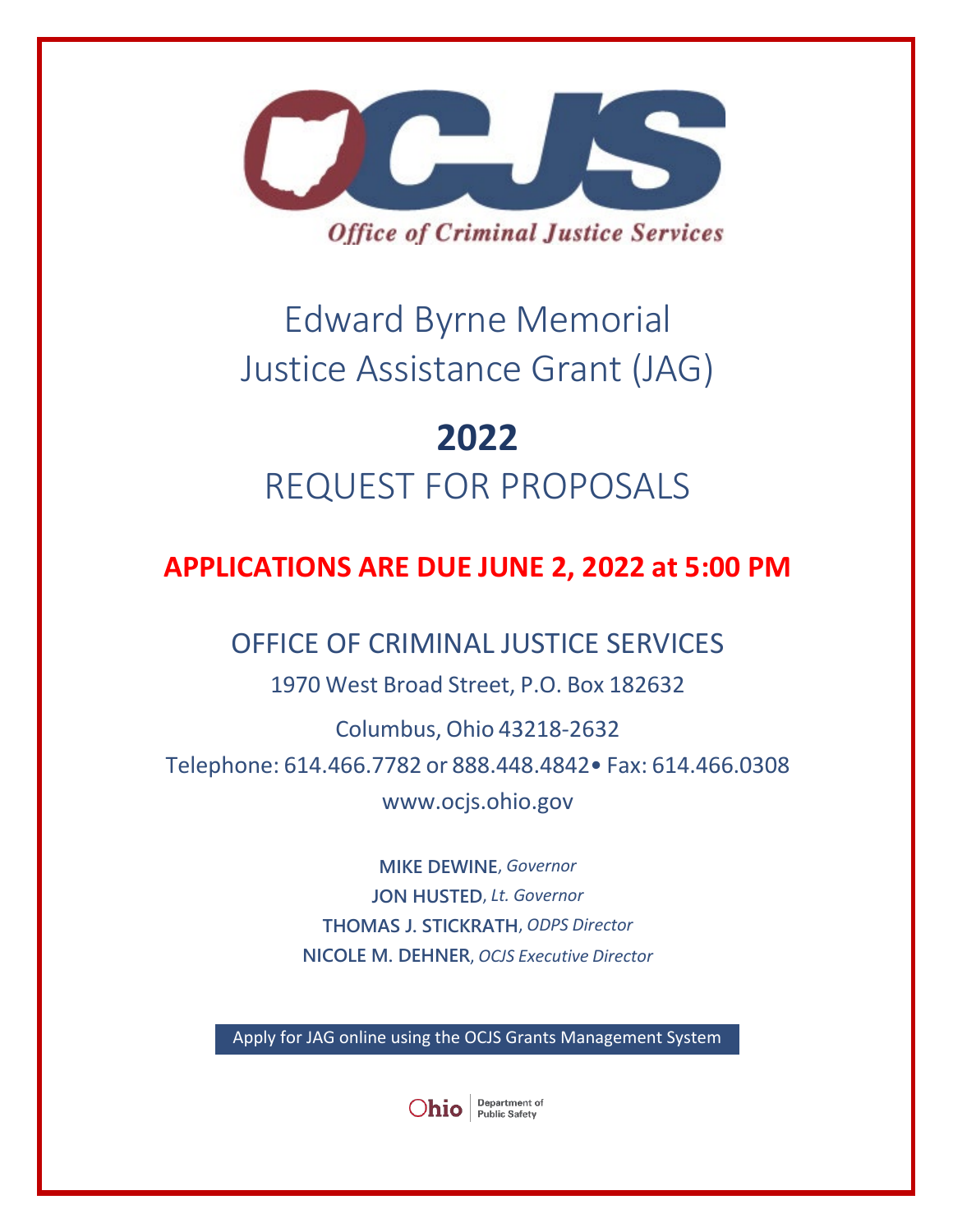

# **OFFICE OF CRIMINAL JUSTICE SERVICES**

Edward Byrne Memorial Justice Assistance Grant

**TABLE OF CONTENTS**

| OCJS and JAG                                               | $\mathbf{1}$   |
|------------------------------------------------------------|----------------|
| What to Expect                                             | 1              |
| Award Notifications and Expectations                       | $\overline{2}$ |
| Length of Funding                                          | $\overline{2}$ |
| Eligible Applicants                                        | 3              |
| <b>Applicant Training</b>                                  | 3              |
| Program Purpose                                            | 3              |
| <b>Evidence Based Programs and Practices</b>               | 4              |
| <b>Planning Grants</b>                                     | 5              |
| Step Down and Match                                        | 6              |
| <b>Fiscal Considerations</b>                               | $\overline{7}$ |
| Post Award Reporting Requirements                          | 9              |
| 2022 JAG LE                                                | 9              |
| Proposal Components Checklist                              | 10             |
| Format and Submission                                      | 10             |
| 2022 JAG Program Areas: Goals, Priorities and Requirements | 11             |
| 2022 Justice Assistance Grant (JAG) Proposal Narrative     | 23             |
| <b>Task Force Guidelines</b>                               | 28             |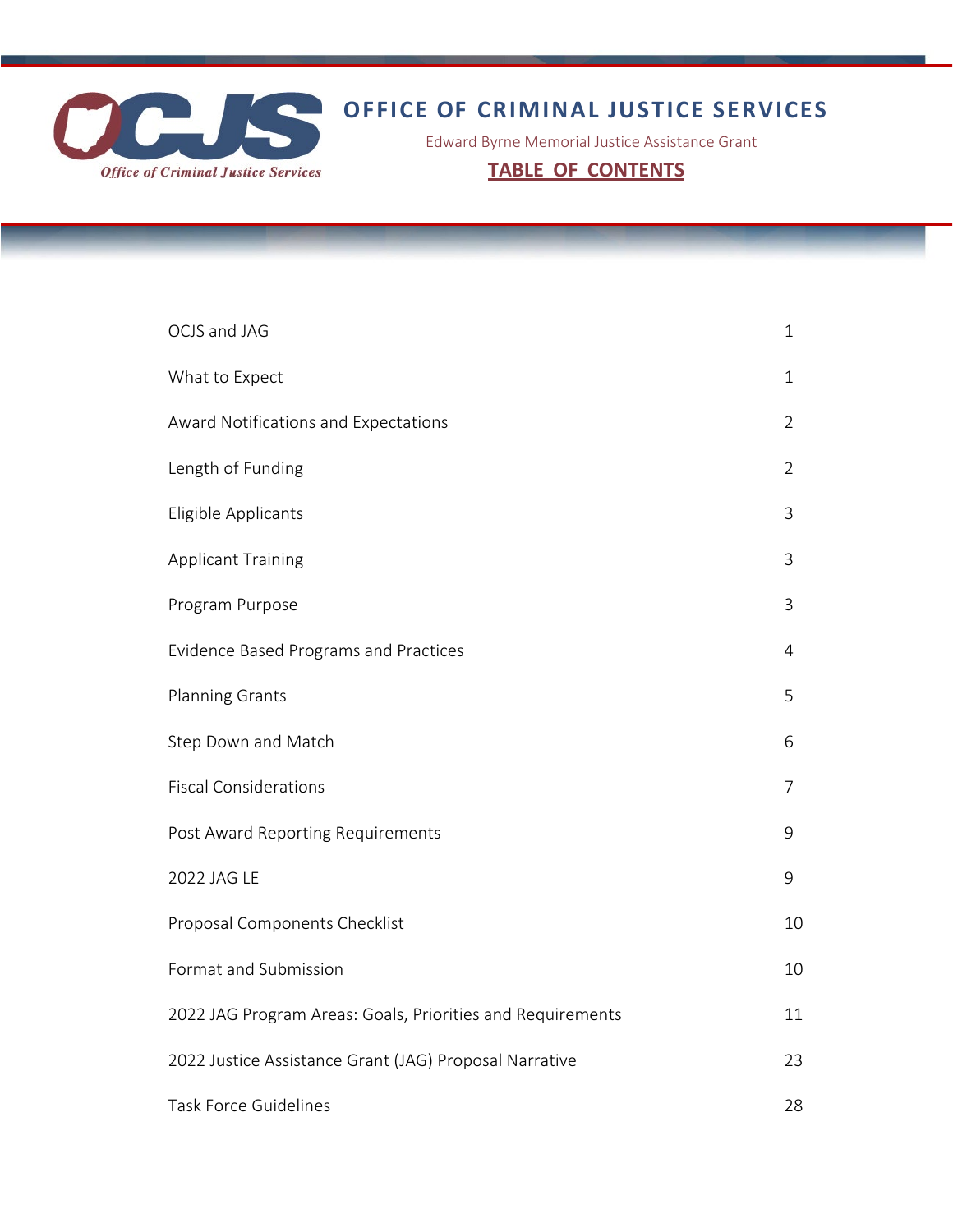#### OCJS AND JAG

The Ohio Office of Criminal Justice Services [\(OCJS\)](https://www.ocjs.ohio.gov/index.stm) is a division of the Ohio Department of Public Safety. By statute, OCJS is the lead justice planning and assistance office for the state, administering millions of dollars in state and federal criminal justice funding every year. OCJS also evaluates programs and develops technology, training, and products for criminal justice professionals and communities. Governor Mike DeWine has designated OCJS to administer the FY 2022 Edward Byrne Memorial Justice Assistance Grant (JAG) program.

Proposed to streamline justice funding and grant administration, the JAG Program allows states, tribes, and local governments to support a broad range of activities to prevent and control crime based on their own local needs and conditions. JAG blends the previous Byrne Formula and Local Law Enforcement Block Grant programs so that agencies can prioritize their funding needs and choose where to place justice funds.

In 2019, OCJS implemented its strategic plan. The action items included identifying priority areas for funding and encouraging projects to use evidence-based practices in their funded programs. The "Goals, Priorities and Requirements" section of this document outlines these priorities, and references evidence-based practices for OCJS funding areas. Please read this section carefully as there were changes to the Goals, Priorities and Requirements. Fiscal year 2022 applicants must continue to follow these most recent guidelines.

#### WHAT TO EXPECT

Application. For technical assistance on any part of the JAG application, call OCJS at 614.466.7782 and ask to speak to your Grants Coordinator. You can find your OCJS Regional Contact here: [www.ocjs.ohio.gov/grants.stm.](http://www.ocjs.ohio.gov/grants.stm) OCJS staff are working remotely, emails are recommended for a quicker response.

Review. OCJS staff and external criminal justice professionals competitively review JAG proposals using an established process discussed in the "Proposal Narrative" section below. Reviewers assure that project budget costs are allowable and directly relate to the program. OCJS conducts internal compliance reviews of funded projects, assessing the timeliness and thoroughness of their financial and programmatic reporting. The OCJS Executive Director makes final funding recommendations, and the Director of the Ohio Department of Public Safety approves them.

Peer Grant Reviewer. OCJS encourages applicants to participate in the peer review process. Participating as a peer grant reviewer is an important role and provides an excellent opportunity for participants to strengthen grant writing skills, gain knowledge, and share programmatic best practices occurring throughout the field. OCJS confirms reviewers based on the number of applications received, availability of reviewers, and other aspects related to coordinating review teams. OCJS compensates reviewers. If interested in participating as a grant reviewer, please email [lamielcarek@dps.ohio.gov](mailto:lamielcarek@dps.ohio.gov) using the subject line "2022 Peer Review" by May 13, 2022.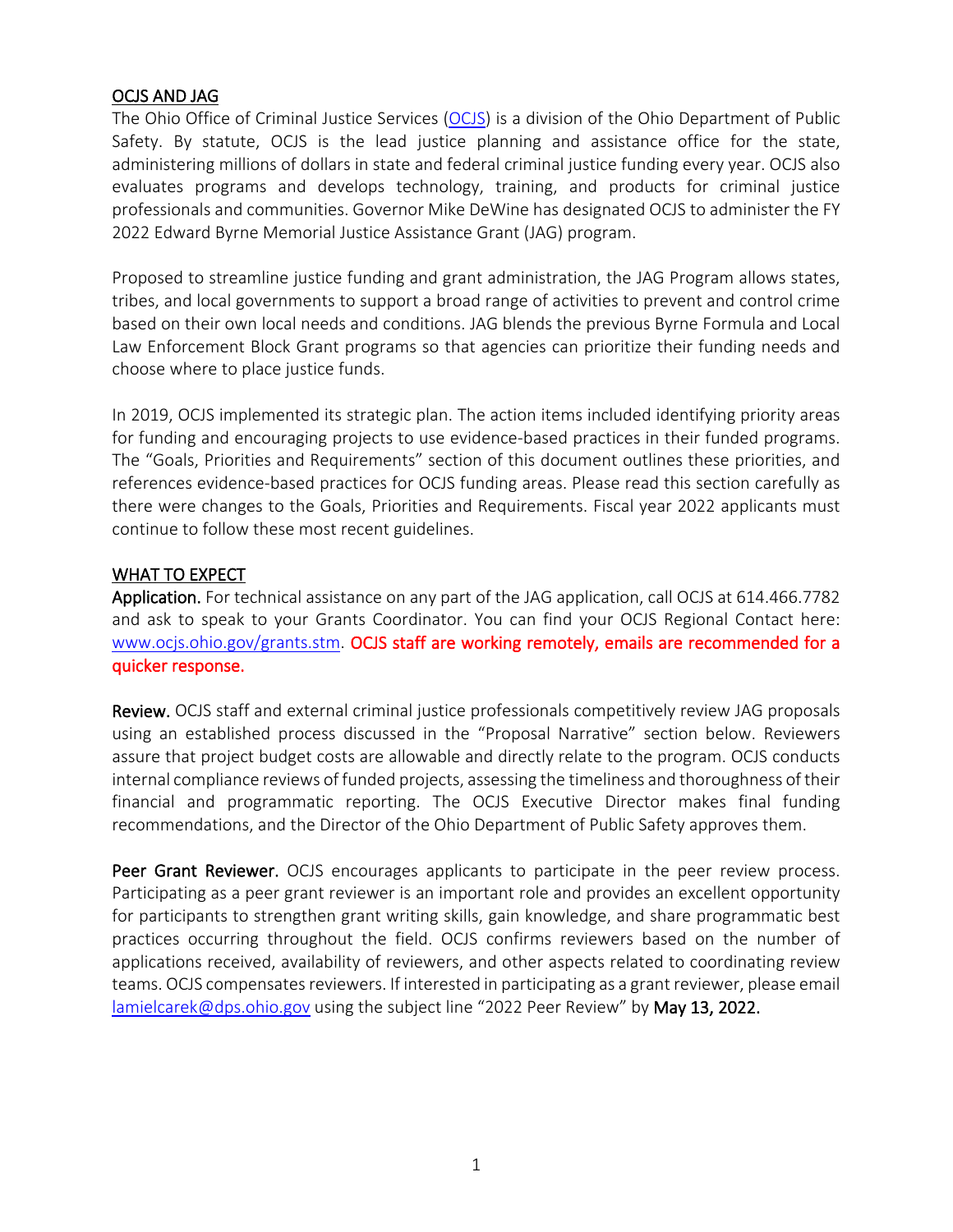# AWARD NOTIFICATIONS AND EXPECTATIONS

OCJS will notify projects, instructing them that they are required to complete all forms and pre-award conditions electronically through the [Online Grants Management System.](https://www.ocjsgrants.com/) Prior to funding, the grantee will receive orientation information regarding funding conditions and grant management strategies. Forms and assurances included with pre-award conditions include, but are not limited to:

- Equal Employment Opportunity Certification Form
- Civil Rights and EEOP Questions Part 1 Form
- Standard Assurances Form (including conflicts of interest)
- Special Conditions Form
- Fidelity/Surety Bond (Note: only applicable for non-profit applicants)
- Proof of Tax-Exempt Status (Note: only applicable for non-profit applicants)
- Registration in the System for Award Management [\(www.sam.gov\)](https://www.sam.gov/)
- Certification of background checks for those who work with minors
- Most recent external audit or annual financial review

In addition to the above requirements and this Request for Proposals, all subrecipients are bound by the [Federal Subgrant Conditions Handbook.](https://www.ocjs.ohio.gov/Standard_Fed_Subgrant_Conditions.pdf) Project directors are required to attend a mandatory online orientation. Please note: the Edward Byrne Memorial Justice Assistance Grant is a reimbursement grant. Projects will submit Quarterly Subgrant Reports through the online grants management system to request reimbursement for grant expenses. Reimbursements are contingent on meeting the requirements of the grant including but not limited to performance reporting requirements as described in the Pre-Award Conditions.

Average Award Amount. In 2021, the average award (*i.e., first-year award of OCJS dollars - not including match*) across all funded projects was \$31,315 (ranging from \$2,240 - \$150,018).

#### LENGTH OF FUNDING

All awards will be for 12 months of funding, operating from January 1, 2023 through December 31, 2023.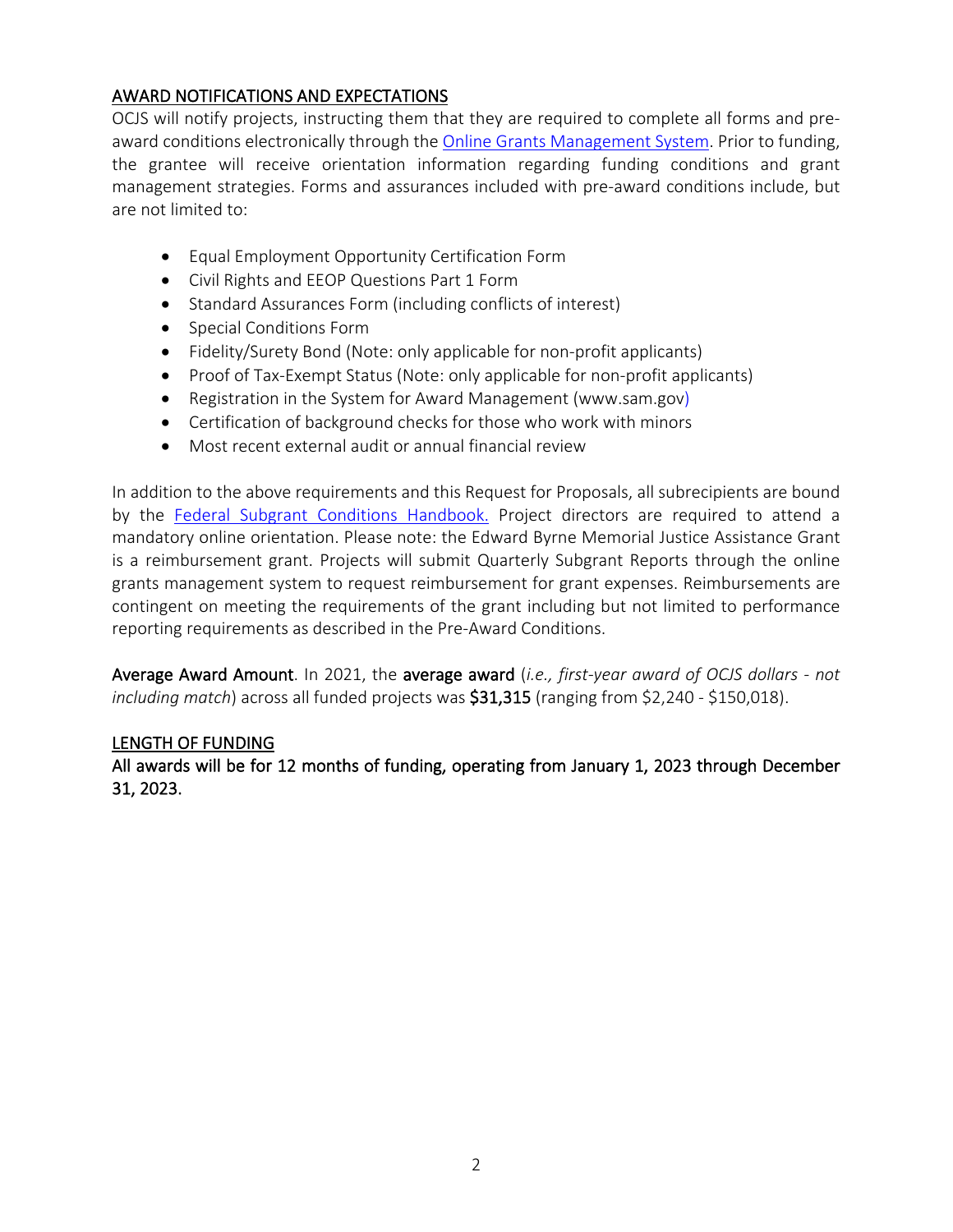# ELIGIBLE APPLICANTS

All JAG applicants must have an organization, or subrecipient, that will serve as the fiduciary agent and assume overall responsibility for the grant. Eligible JAG subrecipients include:

- 1. A unit of local government that has legislative autonomy, jurisdiction, and authority to act in certain circumstances. Units of government include a city, county, township, or village. If two or more jointly apply, they must designate one body to take the lead role and identify that agency's fiscal officer, or
- 2. State agencies, state-supported universities, or
- 3. Statewide and local nonprofit or faith-based associations, or
- 4. Law enforcement agencies applying under this solicitation must be in compliance with crime statistics reporting, using either the Ohio Incident-Based Reporting System (OIBRS) or the FBI Uniform Crime Reporting Program's National Incident-Based Reporting System (NIBRS) Collection Application (NCA), per [Ohio Revised Code Section](http://codes.ohio.gov/orc/5502.62)  [5502.62\(C\)\(6\).](http://codes.ohio.gov/orc/5502.62)

\*Please note that the FBI retired the Summary Reporting System January 1, 2021. Therefore, the only available option to report crime statistics is through OIBRS or the FBI Uniform Crime Reporting Program's National Incident-Based Reporting System (NIBRS) Collection Application (NCA).

NOTE: Projects implemented by courts, law enforcement agencies, and mental health boards may not act as their own subrecipients. Pass-through agencies will also need to be involved in programming.

#### APPLICANT TRAINING

A voluntary Bidders Training webinar for the 2022 Edward Byrne Memorial Justice Assistance Grant and 2022 STOP Violence Against Women Act Funding programs will take place May 16, 2022 from 10 am to 11:30 am. The training will provide information helpful for both the application preparation and review process. Please register for the webinar at [https://attendee.gotowebinar.com/register/2462320428839431181](https://gcc02.safelinks.protection.outlook.com/?url=https%3A%2F%2Fattendee.gotowebinar.com%2Fregister%2F2462320428839431181&data=04%7C01%7Clamielcarek%40dps.ohio.gov%7Cdc6aa32c824f4098968908da1bbd5af3%7C50f8fcc494d84f0784eb36ed57c7c8a2%7C0%7C0%7C637852797334335470%7CUnknown%7CTWFpbGZsb3d8eyJWIjoiMC4wLjAwMDAiLCJQIjoiV2luMzIiLCJBTiI6Ik1haWwiLCJXVCI6Mn0%3D%7C3000&sdata=DmNo7Z6JEuvkXKmo6yElO51nO0uiVzpCdA4G7HU0mOo%3D&reserved=0) to complete your registration.

#### PROGRAM PURPOSE

Applicants can use JAG funds for state and local initiatives, technical assistance, training, personnel, equipment, supplies, contractual support, and information systems for criminal justice for any one of the following Program Purpose Areas:

- A Law Enforcement Programs
- B Crime Prevention Programs
- C Adult and Juvenile Corrections, Community Corrections and Reentry Programs
- D Courts, Specialty Dockets, Defense, Prosecution, and Victim Services Programs
- E Cross-agency and Cross-system Collaboration, Training and Research Programs

Applicants are responsible for submitting their proposal under the correct program category.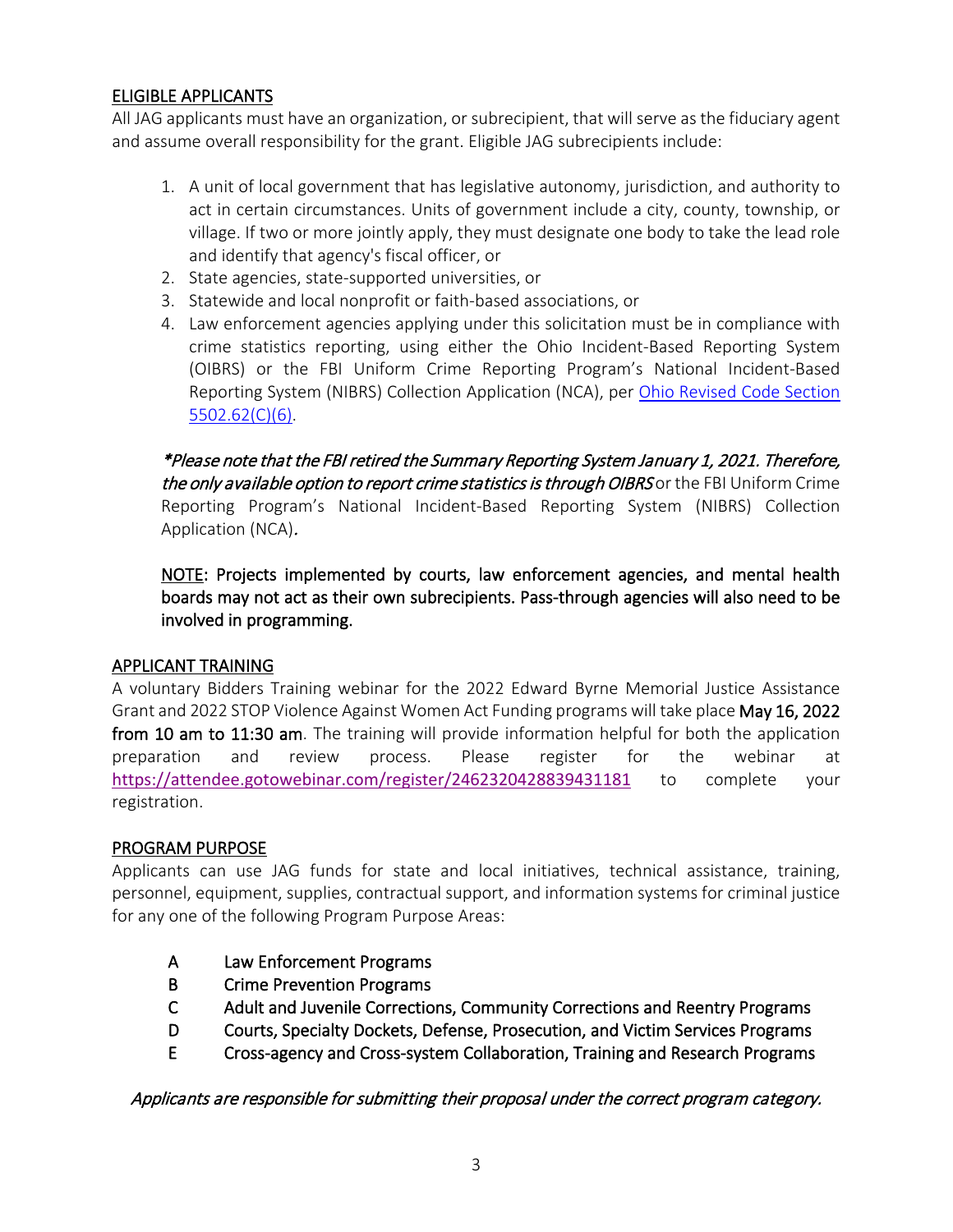# EVIDENCE-BASED PROGRAMS AND PRACTICES

OCJS prioritizes funding evidence-based programs and practices. The Bureau of Justice Assistance, which oversees the federal Justice Assistance Grant (JAG) Program, has placed strong emphasis on improving the quantity and quality of programs and practices that are effective in the criminal justice system. They have defined 'evidence-based' as those programs and practices with causal evidence of effectiveness, generally obtained through one or more outcome evaluations. The strength of causal evidence will influence the degree to which they consider a program or practice to be evidence-based.

For projects that intend to implement a program or practice, the project description should clearly explain:

- the program or practice being implemented
- whether the program is considered evidence-based
- the research documenting the effectiveness of the program or practice, and
- Local data (if available) to demonstrate the need for the project and its effectiveness after it is implemented.

Applicants who propose programs or practices that are not evidence-based must clearly explain why they expect that the program or practice will be effective, and how they will evaluate it.

The National Institute of Justice manages a registry of evidence-based practices and programs called [www.crimesolutions.gov.](http://www.crimesolutions.gov/) To assist applicants, OCJS also maintains a website with other [directories](http://www.ocjs.ohio.gov/ebp.stm) of evidence-based practices in criminal justice. Further, within each JAG funding category below you will find links to evidence-based programs and practices specific to the category. Finally, applicants can find relevant state and local data online at the [Ohio Crime](https://www.ocjs.ohio.gov/v-c_crime.stm) [Dashboard](https://www.ocjs.ohio.gov/v-c_crime.stm) maintained by OCJS.

Additionally, OCJS has made available a pool of academic researchers who are willing to provide technical assistance at no cost to those applicants who seek assistance in the planning, implementation, and/or evaluation of their proposed project. These researchers are part of the [Ohio Consortium of Crime Science \(OCCS\),](https://services.dps.ohio.gov/OCCS/Pages/Public/Welcome.aspx) and their mission is to provide evidence-based solutions to the real-world problems faced by local criminal justice agencies. Interested applicants should complete all components of their proposal, note in the Project Description whether they are considering requesting assistance from the OCCS, and describe the type of assistance they would like to have. If OCJS funds your grant application, we will connect you with a researcher with expertise in your field once your project meets all pre-award conditions.

For further information on the OCCS and the types of assistance they can offer, please go to the OCJS home page and click on the OCCS link on the right-hand side of the page, or use the following link: [https://services.dps.ohio.gov/OCCS/Pages/Public/Welcome.aspx.](https://services.dps.ohio.gov/OCCS/Pages/Public/Welcome.aspx)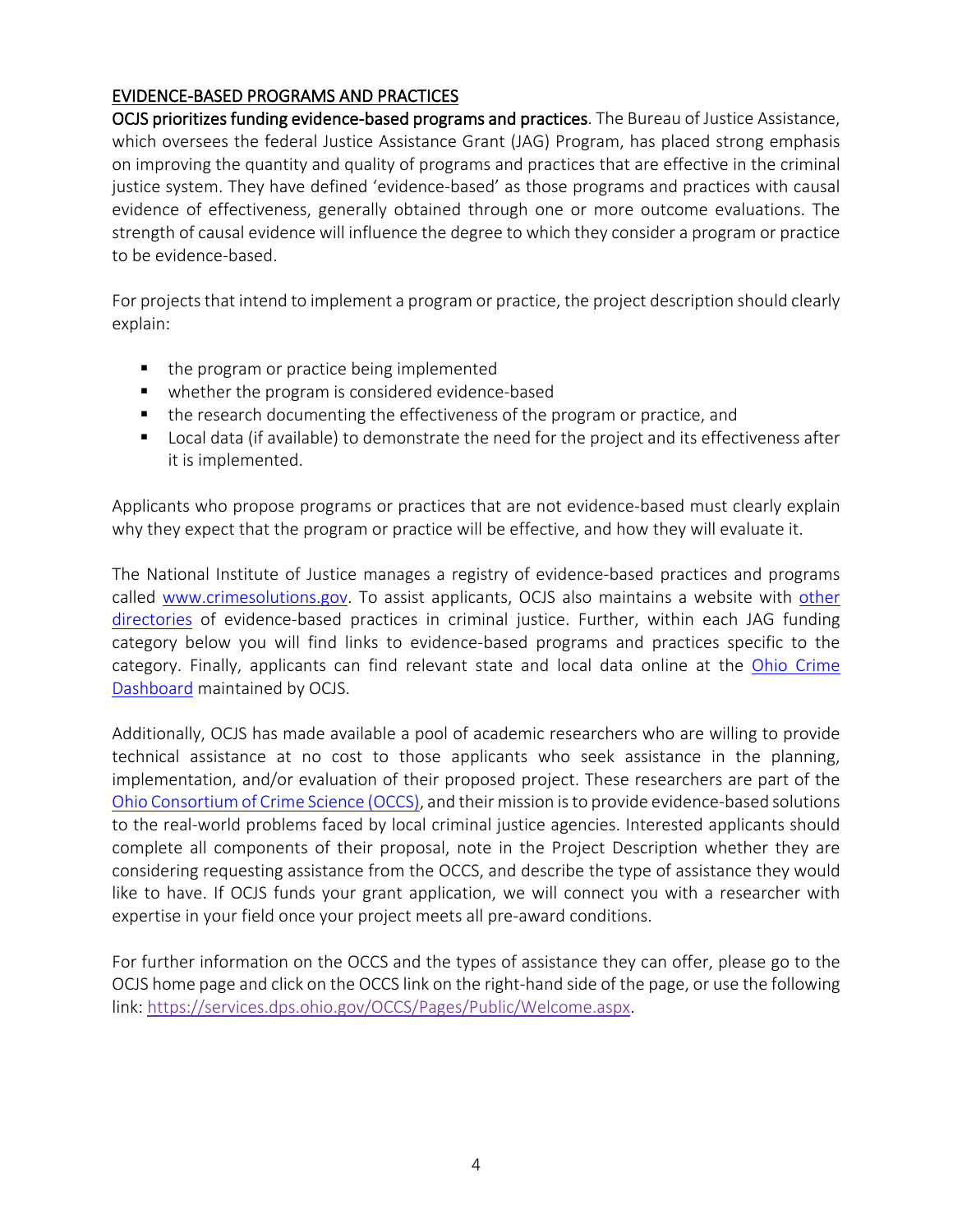# PLANNING GRANTS

Applicants may submit proposals for an amount of funding designated toward start up and planning activities for new projects, prior to participation in step-down funding through the Edward Byrne Memorial Justice Assistance Grant (JAG). The planning grant period is an opportunity that may be used toward activities that historically impact the success of programs throughout stepdown funding. Under this funding, select gr[a](#page-6-0)ntees are eligible for up to \$20,000<sup>a</sup> toward capacity building and program development activities including, but not limited to:

- Costs associated with recruiting, hiring, and training Program Coordinators, or other frontline staff for the proposed project;
- Costs associated with community needs assessments used, in part, to determine needs of specific groups within the identified target population;
- Curriculum development as applied to the target population. *Note: A general curriculum (evidence-based or best practice) or model should be identified in the proposed application*; and
- Assessment development to ensure that individuals are being appropriately and consistently referred to program services throughout the program period. Examples include risk assessments and performance assessments.

Once the startup funding period is complete, programs who would like to continue to receive funding through JAG will be required to reapply for funding as a first-year program. The requirements to receive JAG funding after the startup period include:

- Apply for and meet the requirements of the 2022 JAG Request for Proposals. Applications are subject to the same review process as all other JAG applications for the given year;
- Successfully complete fiscal monitoring conducted by OCJS's Fiscal Monitoring section<sup>b</sup>;
- Successfully complete programmatic monitoring conducted by OCJS Policy and Research section<sup>[b](#page-6-2)</sup>;
- Participate in OCJS's Grant Writing Training if the program manager or other staff have not done so within the last three years; and
- Complete a detailed program implementation plan once startup funding is no longer available utilizing the model provided to your agency through your grant's pre-award conditions.

Planning grantees are highly encouraged to work with the [Ohio Consortium of Crime Science](https://services.dps.ohio.gov/OCCS/Pages/Public/Welcome.aspx) (OCCS) to develop project activities and materials, and develop an implementation plan for stepdown funding during the planning grant period. Funding to work with OCCS is separate from the proposal request and is at no cost to grantees if projects are awarded. Work with OCCS should be taken into account when planning and within the applicant's project proposal.

<span id="page-6-1"></span><span id="page-6-0"></span>a Requested amounts and costs are subject to OCJS approval.

<span id="page-6-2"></span>**b** OCJS will contact your program to schedule on-site visits.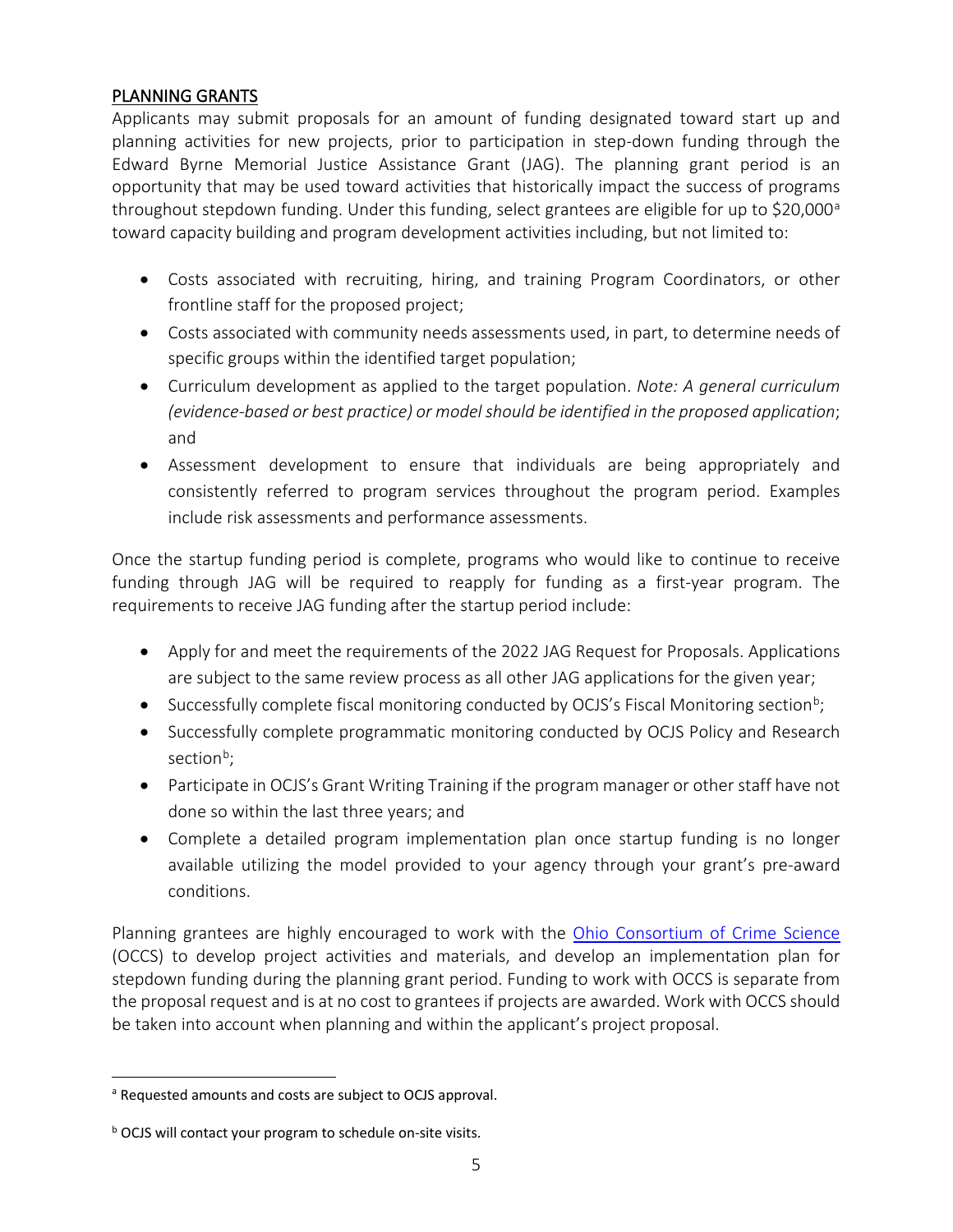Applications submitted under the planning category are required to meet the same components outlined in the "Proposal Components Checklist" on page 10 and the Proposal Narrative explanation starting on page 23.

#### STEP DOWN AND MATCH

Each grant year, all applicants must submit a complete application for the new grant cycle. If the project is a continuation of a previous project, please select "Continuation" on the Title Page and provide the grant number. If the project is new, please select "New" on the Title Page and give the project a new, unique Title. *Failure to designate the project as "New" or "Continuation" properly may jeopardize your funding*. Please note that the amount of OCJS funding for the step down projects is contingent upon the amount of funding OCJS will receive under FY2022. Projects may be subject to a cut in OCJS funds. The A01 Multi-Jurisdictional Task Forces are not subject to step down funding. For all other projects, step-down funding follows these guidelines: an eligible project may apply for 75% of its total operating cost for the first two years. The local match requirement is 25%. For the third year of funding, the project can only request 50% of its total project operating cost and must then provide 50% match. For the fourth year of funding, the project can only request 25% of the project and must provide 75% match.

The following is an example of the four-year step-down cycle:

| Example: First Year  | Total Project Cost =<br>75% Federal Share =<br>$25\%$ Local Match = | \$20,000<br>\$15,000<br>\$5,000  |
|----------------------|---------------------------------------------------------------------|----------------------------------|
| Example: Second Year | Total Project Cost =<br>75% Federal Share =<br>$25\%$ Local Match = | \$20,000<br>\$15,000<br>\$5,000  |
| Example: Third Year  | Total Project Cost =<br>50% Federal Share =<br>50% Local Match =    | \$20,000<br>\$10,000<br>\$10,000 |
| Example: Fourth Year | Total Project Cost =<br>25% Federal Share =<br>75% Local Match =    | \$20,000<br>\$5,000<br>\$15,000  |

Once a project has completed the four-year step down cycle, the project will no longer be funded unless there are extenuating circumstances of which OCJS is aware. Parties interested in additional JAG funding can submit an application that proposes an expansion or enhancement of the previous project, a new focus of the previous project, or a new project altogether. These projects can serve a different target population, operate in a new service area, or offer new or enhanced programming. Funding for these projects is competitive, and evaluated on a case-by-case basis. For step down related questions, contact Linda Mielcarek at [lamielcarek@dps.ohio.gov](mailto:lamielcarek@dps.ohio.gov) or 614.644.7733.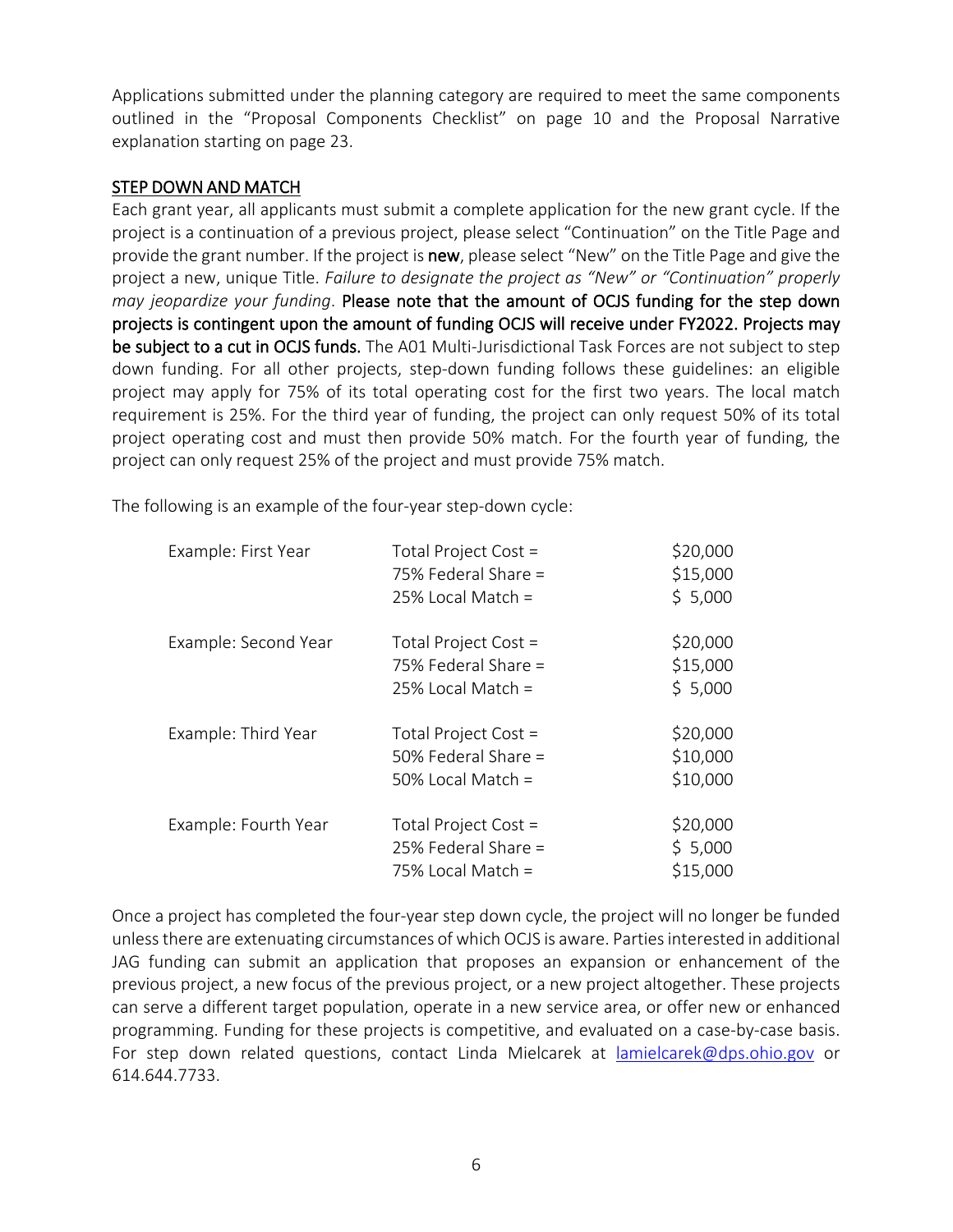# Cash Match

Acceptable forms of Cash Match include:

- State or local budget items or appropriations identified as binding commitments of project match
- Funds contributed from private sources, like corporate or private donations
- Funds from the Housing and Community Development Act of 1974, 42 U.S.C. 5305, et. seq.
- **Funds from the Appalachian Regional Development Act**
- **Project income**

# In-Kind Match

Acceptable forms of In-Kind Match include:

- Donations of expendable equipment, supplies, workshop or classroom materials, work space
- Monetary value of donated time contributed by volunteers such as professional, technical, skilled, or unskilled personnel if services are an integral and necessary part of the project

#### Match Waivers

Applicants can request to have their match portion waived if they can demonstrate that economic conditions have significantly undermined their ability to provide match. Interested applicants must upload a match waiver request as an attachment to their application. NOTE: Applicants can upload the waiver in the *Collaboration Board* section of the application forms in the Online Grants [Management System.](http://www.ocjsgrants.com/)

#### FISCAL CONSIDERATIONS

Applicants will find unallowable costs for the JAG program and other grant programs [here.](http://www.ocjs.ohio.gov/ocjs_grants_unallowable_costs.pdf)

Applicants are encouraged to review the OJP guidance on conference approval, planning, and reporting that is available on the OJP web site at [Office of Justice Programs: Financial Guide.](http://ojp.gov/financialguide/PostawardRequirements/chapter15page1.htm) This guidance sets out the current OJP policy, which requires all funding recipients that propose to hold or sponsor conferences (including meetings, trainings, and other similar events) to minimize costs. Funding recipients are also required to receive OCJS review and prior written approval of most conference costs for cooperative agreement recipients (and certain costs for grant recipients). Finally, the guidance generally prohibits using funding to provide food and beverages at conferences. The guidance also sets upper limits on many conference costs, including facility space, audio/visual services, logistical planning services, programmatic planning services, and food and beverages (in the rare cases where food and beverage costs are permitted at all). *Prior review and approval of conference costs can take time (see the guidance for specific deadlines), and applicants should consider this when submitting proposals*. Applicants should also understand that conference cost limits may change and that they should regularly check the guidance for updates before incurring such costs.

Note on food and beverages: OCJS may make exceptions to the general prohibition on using funding for food and beverages, but will do so only in rare cases, such as:

- where food and beverages are not otherwise available (e.g., in extremely remote areas)
- where the size of the event and capacity of nearby food and beverage vendors would make it impractical to not provide food and beverages, and/or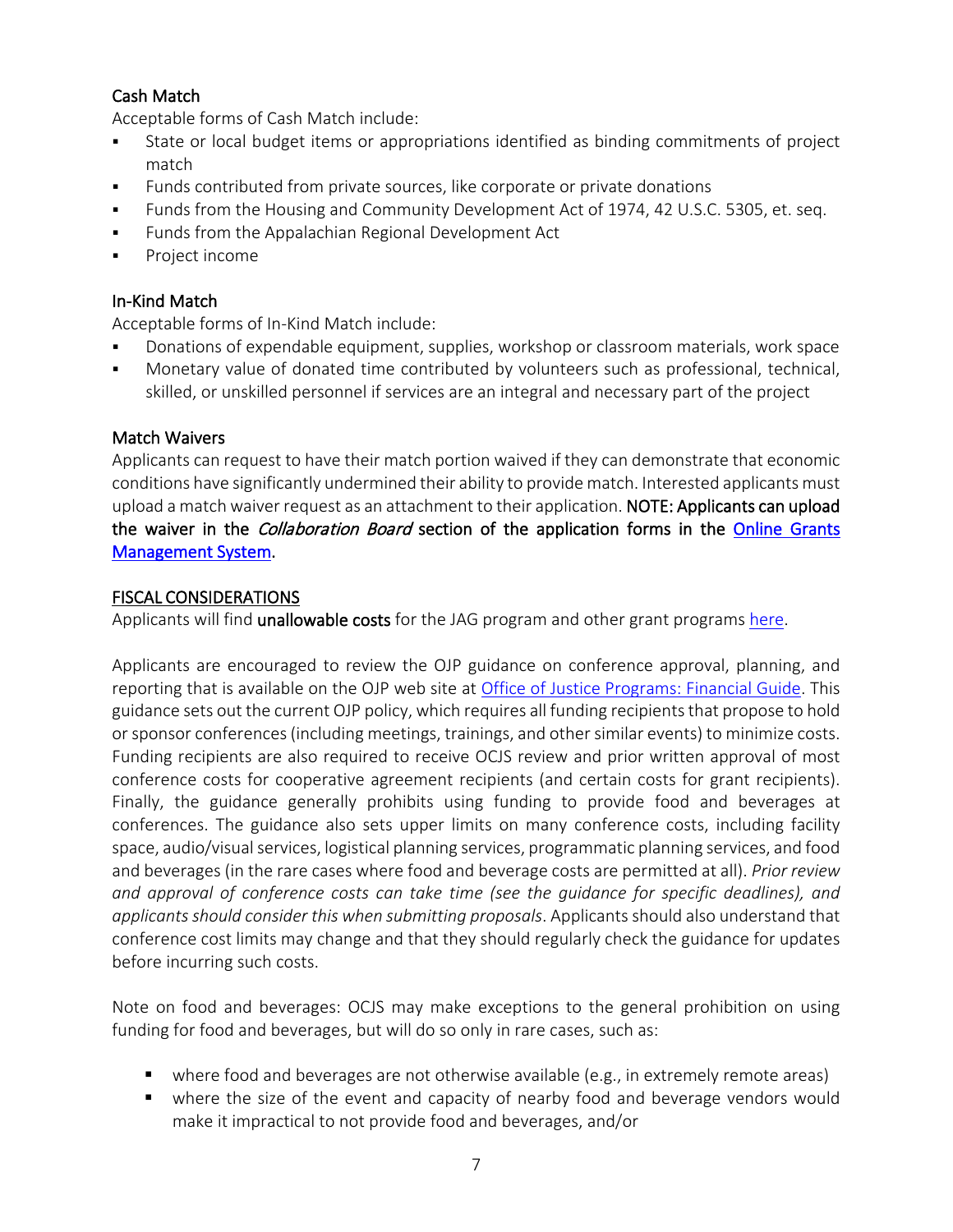where a special presentation at a conference requires a plenary address where conference participants have no other time to obtain food and beverages.

Any such exception requires OCJS's prior written approval. The restriction on food and beverages does not apply to water provided at no cost, but does apply to any and all other refreshments, regardless of the size or nature of the meeting. Additionally, this restriction does not affect direct payment of per diem amounts to individuals in a travel status under your organization's travel policy.

Costs associated with language assistance (if applicable): If an applicant proposes a program or activity that would deliver services or benefits to individuals, the costs of taking reasonable steps to provide meaningful access to those services or benefits for individuals with limited English proficiency may be allowable. Reasonable steps to provide meaningful access to services or benefits may include interpretation or translation services where appropriate. For additional information, see the "Civil Rights Compliance" section of the OJP "Other Requirements for OJP Applications" web page at [Office of Justice Programs: Civil Rights Overview.](https://www.ojp.gov/program/civil-rights/overview)

The personnel cost category should include all staff salaries for which reimbursement will be requested. It is important to include any changes that may occur over the course of the funding period including raises or cost of living increases. Fringe benefits may include:

- PERS (government agencies)
- FICA (private agencies)
- Unemployment Compensation
- Defined retirement benefit plan (private agencies)
- Medicare
- Health, dental, and vision insurance
- Life insurance
- Long term and short-term disability insurance
- Employee assistance programs
- Paid time off (vacation, sick, compensatory, holiday, and personal) accrued and used during the award period.

Fiscal Compliance Review

- OCJS is required to perform a funding pre-risk assessment on all grant applicants resulting in a risk assessment of low risk, moderate risk, or high risk.
- Moderate or high risk subrecipients will receive a fiscal compliance review. OCJS staff will be monitoring fiscal and programmatic activities to ensure federal subawards are being used for authorized purposes and financial and performance goals are being achieved.
- Reviewing performance and financial reports and following up on noted deficiencies are required activities per the Office of Management and Budget Uniform Guidance 200.331- 333 Subrecipient Management and Monitoring and Subpart F Audit.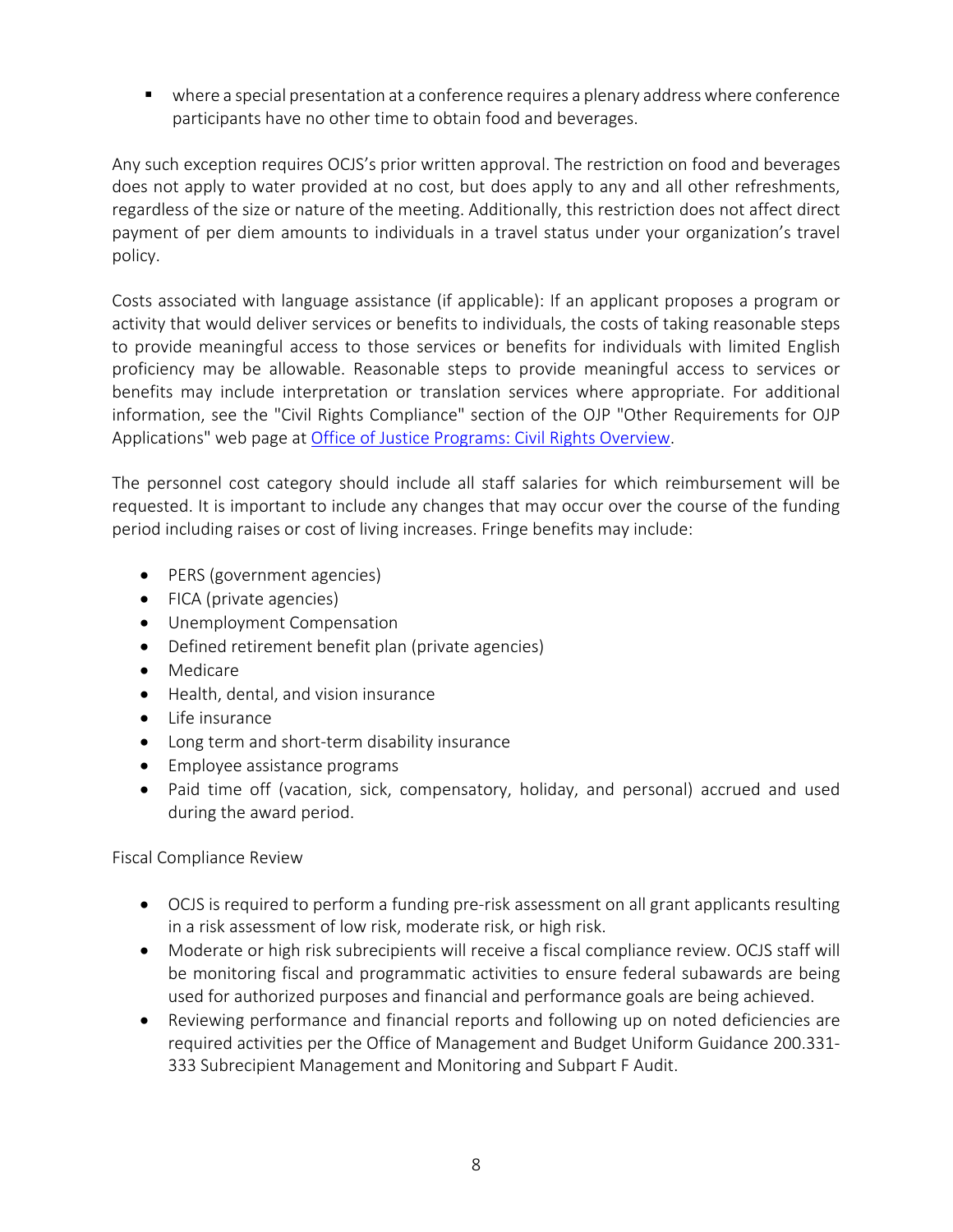# POST AWARD REPORTING REQUIREMENTS

All JAG subgrantees are required to submit quarterly performance measurement reports to the Bureau of Justice Assistance (BJA) using their [BJA Performance Measurement Tools \(PMT\)](https://bjapmt.ojp.gov/)  [website.](https://bjapmt.ojp.gov/) The due dates are April 15, July 15, October 15 and January 15. The Bureau of Justice Assistance considers late reports overdue. Late projects may be subject to freezing of funds.

#### 2022 JAG LE

In 2021, OCJS made the decision to eliminate the separate JAG LE application. OCJS added the A03 category as its replacement. The A03 category will be for Law Enforcement – Equipment Only grants. Additional detail is located in the Goals, Priorities and Requirements section of this document, beginning on page 11.

If your agency is eligible to receive FY 2022 Edward Byrne Memorial Justice Assistance Grant funds directly from the U.S. Bureau of Justice Assistance, you will not be eligible to apply for the JAG A03 Equipment Only grant (formerly known as the JAG LE grant) through OCJS.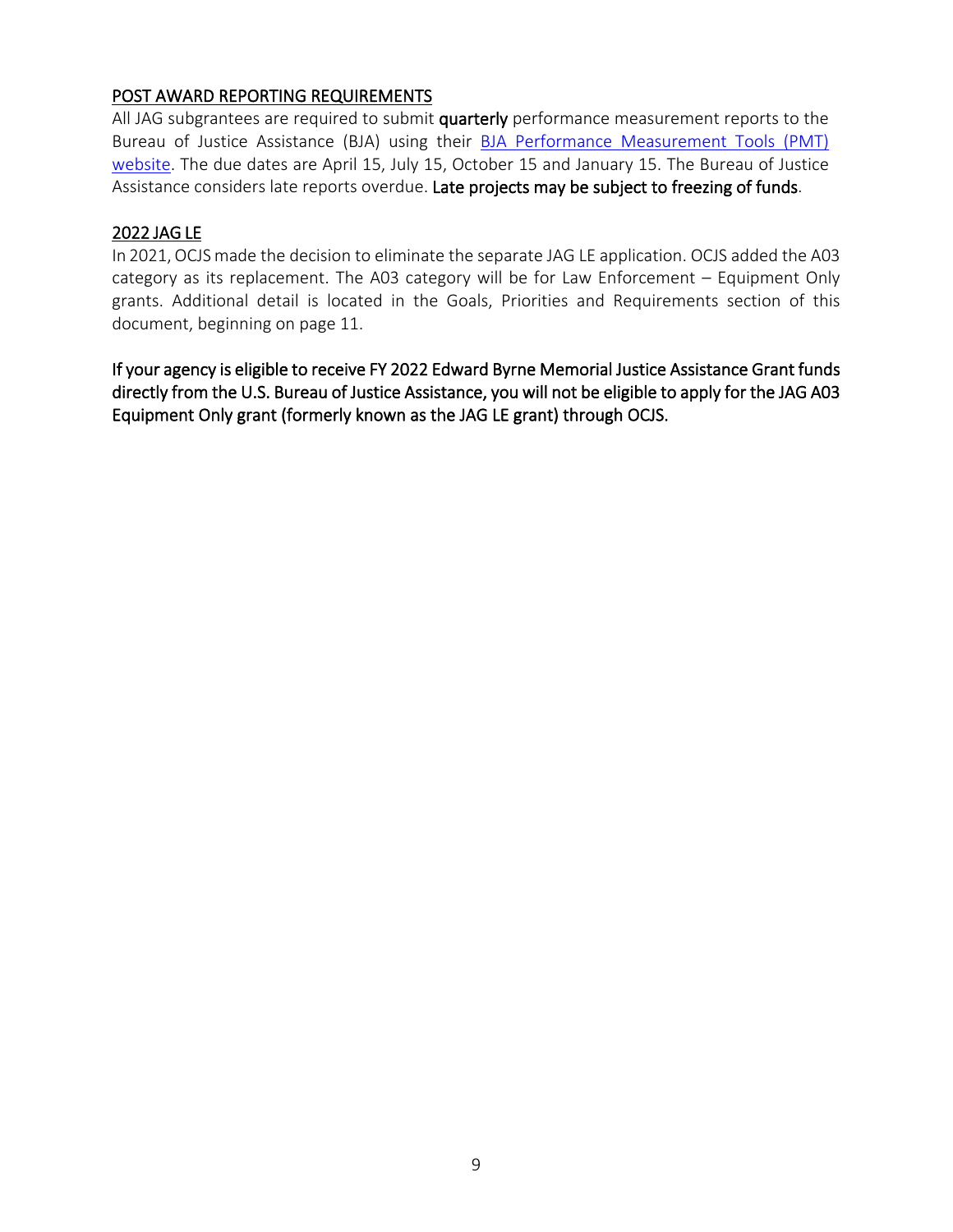#### PROPOSAL COMPONENTS CHECKLIST

Use the following checklist as a general guide for submitting proposals to OCJS. Read the entire JAG RFP before completing and submitting proposals.

- $\Box$  Title Page
- $\Box$  Problem Statement/Target Population
- $\Box$  Project Description
- $\Box$  Sustainability/Accomplishments/Obstacles
- $\Box$  Project Objectives
- $\Box$  Timeline/Activities
- $\Box$  Organization Capacity
- Collaboration Board
- $\Box$  Executive Summary
- **D** Budget

#### FORMAT AND SUBMISSION

Applicants must submit proposals online through the Online Grants Management System, by 5 p.m. EST on June 2, 2022. Please visit [www.ocjsgrants.com.](http://www.ocjsgrants.com/) OCJS will not review late applications or consider them for funding. Failure to follow the specified application requirements will also disqualify applications from review and consideration for funding.

IMPORTANT: Applications must be in the "APPLICATION SUBMITTED" status in the Online Grants Management System to be considered for funding. Designated Project Directors will receive an email confirmation that the application has been submitted.

Agencies that registered for the Online Grants Management System previously should use the same username and password information for this application. OCJS will deny duplicate registration requests. For more information on how to access the application portion of the Online Grants Management System, use the application manual located at [www.ocjsgrants.com.](http://www.ocjsgrants.com/)

For technical assistance on any part of the JAG application, call OCJS at 614.466.7782 and ask to speak to your Grants Coordinator. You can find your OCJS Regional Contact here: [www.ocjs.ohio.gov/grants.stm.](http://www.ocjs.ohio.gov/grants.stm) OCJS staff are working remotely, emails are recommended for a quicker response.

Regional Planning Units. For applicants submitting proposals for a local project in Cuyahoga, Franklin or Lucas counties, OCJS will forward your Regional Planning Unit a copy of your application who, in turn, will review and prioritize it. There is no need to send a paper copy. All reviewers read and rate grant applications using the Online Grants Management System.

NOTE: OCJS reviews A01 and A03 projects as well as statewide projects located in these counties.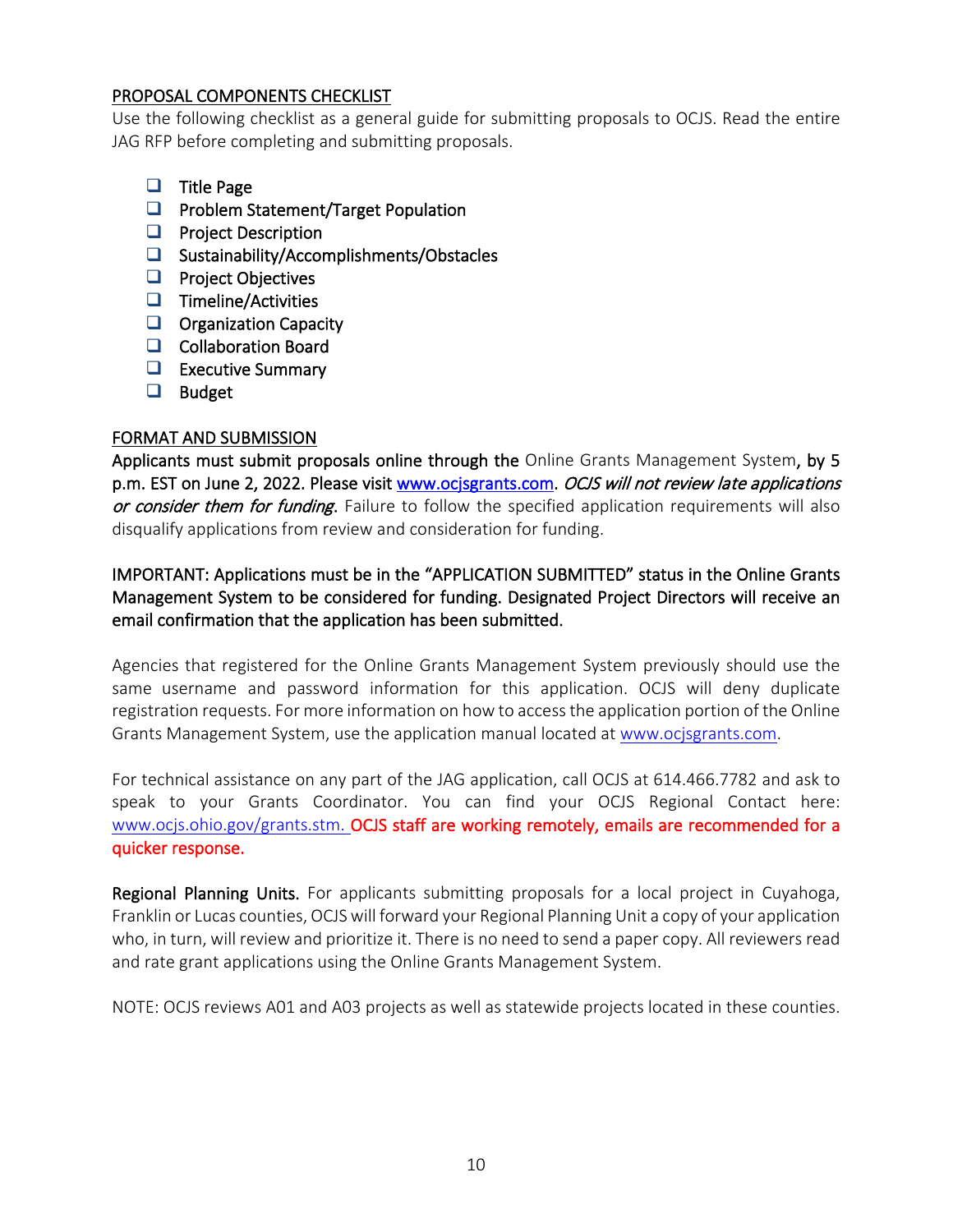# EDWARD BYRNE MEMORIAL JUSTICE ASSISTANCE GRANT (JAG) GOALS, PRIORITIES AND REQUIREMENTS

Listed below are the Program Areas and Goals of each. Applicants must apply under one of these five program areas.

#### A. Law Enforcement Programs

#### 1. Multi-Jurisdictional Task Forces (A01)

The goal of the Multi-Jurisdictional Task Force is to reduce the impact of drug and firearm traffickers, gangs, pharmaceutical diversion, terrorism, and other organized criminal activity on the health and safety of Ohioans through multijurisdictional collaboration.

For more information about Multi-Jurisdictional Task Force programs, see the "Task Force Guidelines" section near the end of this document.

#### Requirements for the A01 Program Area

• Law enforcement agencies applying under this solicitation must be in compliance with crime statistics reporting, using either the [Ohio Incident-](https://ocjs.ohio.gov/oibrs/index.aspx)[Based Reporting System](https://ocjs.ohio.gov/oibrs/index.aspx) (OIBRS) or the FBI Uniform Crime Reporting Program's National Incident-Based Reporting System (NIBRS) Collection Application (NCA), per [Ohio Revised Code Section 5502.62\(C\)\(6\).](http://codes.ohio.gov/orc/5502.62)

Please note that the FBI retired the Summary Reporting System January 1, 2021. Therefore, the only available option to report crime statistics is through OIBRS, or the FBI Uniform Crime Reporting Program's National Incident-Based Reporting System (NIBRS) Collection Application (NCA).

#### 2. Law Enforcement (A02)

The goal of this program area is to provide public safety measures that meet the needs of local communities through innovative criminal justice programs, and develop enforcement and training programs that target the needs of victims, suspects, or offenders. Agencies are strongly encouraged to submit applications for projects that incorporate evidence-based practices (see items a – c below). The following types of projects can be funded through A02 grants:

- a. Policing strategies that are data-driven, evidence-based, proactive and focused, and centered around community education and engagement
- b. Interacting with specialized, underserved and juvenile populations
- c. Resources to initiate and enhance investigations
- d. Training and education

NOTE: Applicants seeking to fund [focused deterrence](https://www.crimesolutions.gov/PracticeDetails.aspx?ID=11) projects and/or [problem](https://www.crimesolutions.gov/PracticeDetails.aspx?ID=32)  [oriented policing strategies](https://www.crimesolutions.gov/PracticeDetails.aspx?ID=32) that [reduce gun violence](https://www.crimesolutions.gov/PracticeDetails.aspx?ID=33) and that require ongoing [collaboration](https://www.preventioninstitute.org/sites/default/files/uploads/Collaborative%20Effectiveness%20Assessment%20Activity.pdf) between local justice agencies, social service systems, and community members, should apply to the E01 Program Area (below) as a *Cross-*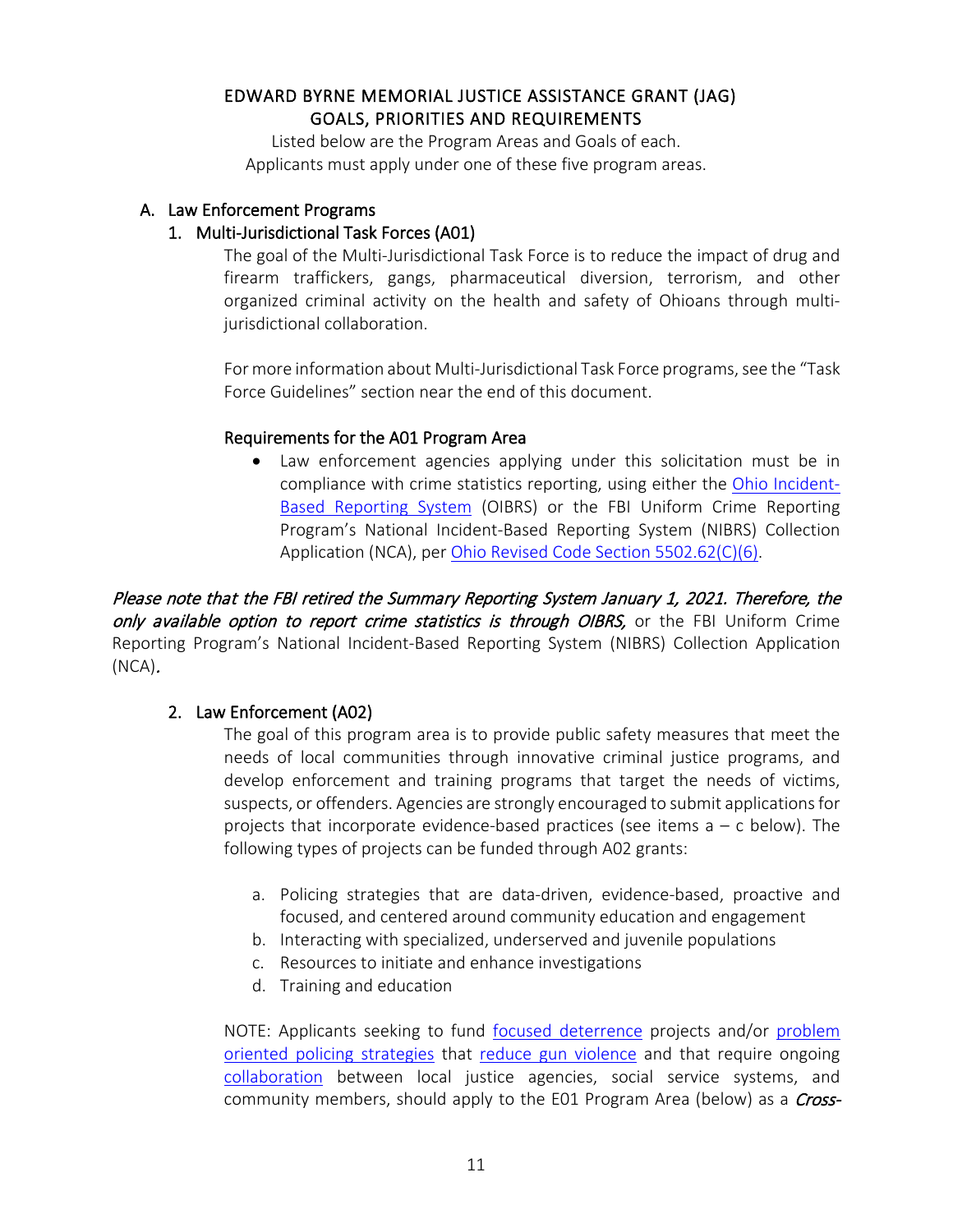Agency/Cross-System Collaboration. (For example, an effective, evidence-based program that meets these criteria is [Operation Ceasefire\)](https://www.crimesolutions.gov/ProgramDetails.aspx?ID=207).

For more information about evidence-based law enforcement practices, view the following resources:

- *[Proactive Policing: Effects on Crime and Communities](https://www.nap.edu/catalog/24928/proactive-policing-effects-on-crime-and-communities)* (National Academies)
- [National Institute of Justice: CrimeSolutions.gov](https://crimesolutions.ojp.gov/)
- **[Center for Evidence-Based Crime Policy: Evidence-Based Policing](http://cebcp.org/evidence-based-policing/)**
- [Washington State Institute for Public Policy \(WSIPP\): Benefit-Cost Results](http://www.wsipp.wa.gov/BenefitCost)
- [National Policing Institute](https://www.policinginstitute.org/)

As a reference, the table below lists some examples of effective, evidence-based law enforcement practices with their main outcomes.

*Examples of Evidence-Based Law Enforcement Models:*

| Model                                                                                                                                                                                                  | Outcomes                                                                                                                                                                                                                                                                                                                                                                                                                                                      |
|--------------------------------------------------------------------------------------------------------------------------------------------------------------------------------------------------------|---------------------------------------------------------------------------------------------------------------------------------------------------------------------------------------------------------------------------------------------------------------------------------------------------------------------------------------------------------------------------------------------------------------------------------------------------------------|
| <b>Hot Spots Policing</b><br>A proactive policing strategy that<br>focuses law enforcement<br>resources on high-crime places<br>such as street segments or<br>intersections in order to deter<br>crime | Neighborhoods receiving hot spots policing strategies have<br>lower crime rates and do not displace crime into<br>surrounding areas. Hot spots policing efforts that rely on<br>problem-oriented policing strategies generate larger crime<br>reduction effects than those that apply traditional policing<br>strategies in crime hot spots. Hot spots strategies that<br>properly engage communities do not negatively affect<br>community-police relations. |
| <b>Offender-Focused Policing</b><br>A proactive policing strategy that<br>focuses attention on repeat<br>violent offenders operating in<br>neighborhoods with high violent-<br>crime rates.            | Neighborhoods receiving offender-focused<br>policing<br>strategies experience significantly fewer violent crimes.<br>Offender-focused policing involves ongoing collaboration<br>between police departments and intelligence analysts.<br>Offender-focused strategies that properly engage<br>communities do not negatively affect community-police<br>relations.                                                                                             |

#### Requirements for the A02 Program Area

- The A02 Program Area is only available to law enforcement agencies. Proposed *Activities* must [supplement, not replace,](https://ojp.gov/grants101/definitions.htm) local enforcement activities.
- Law enforcement agencies applying under this solicitation must be in compliance with crime statistics reporting, using either the [Ohio Incident-](http://ocjs.ohio.gov/oibrs/)[Based Reporting System](http://ocjs.ohio.gov/oibrs/) (OIBRS) or the FBI Uniform Crime Reporting Program's National Incident-Based Reporting System (NIBRS) Collection Application (NCA), per [Ohio Revised Code Section 5502.62\(C\)\(6\).](http://codes.ohio.gov/orc/5502.62)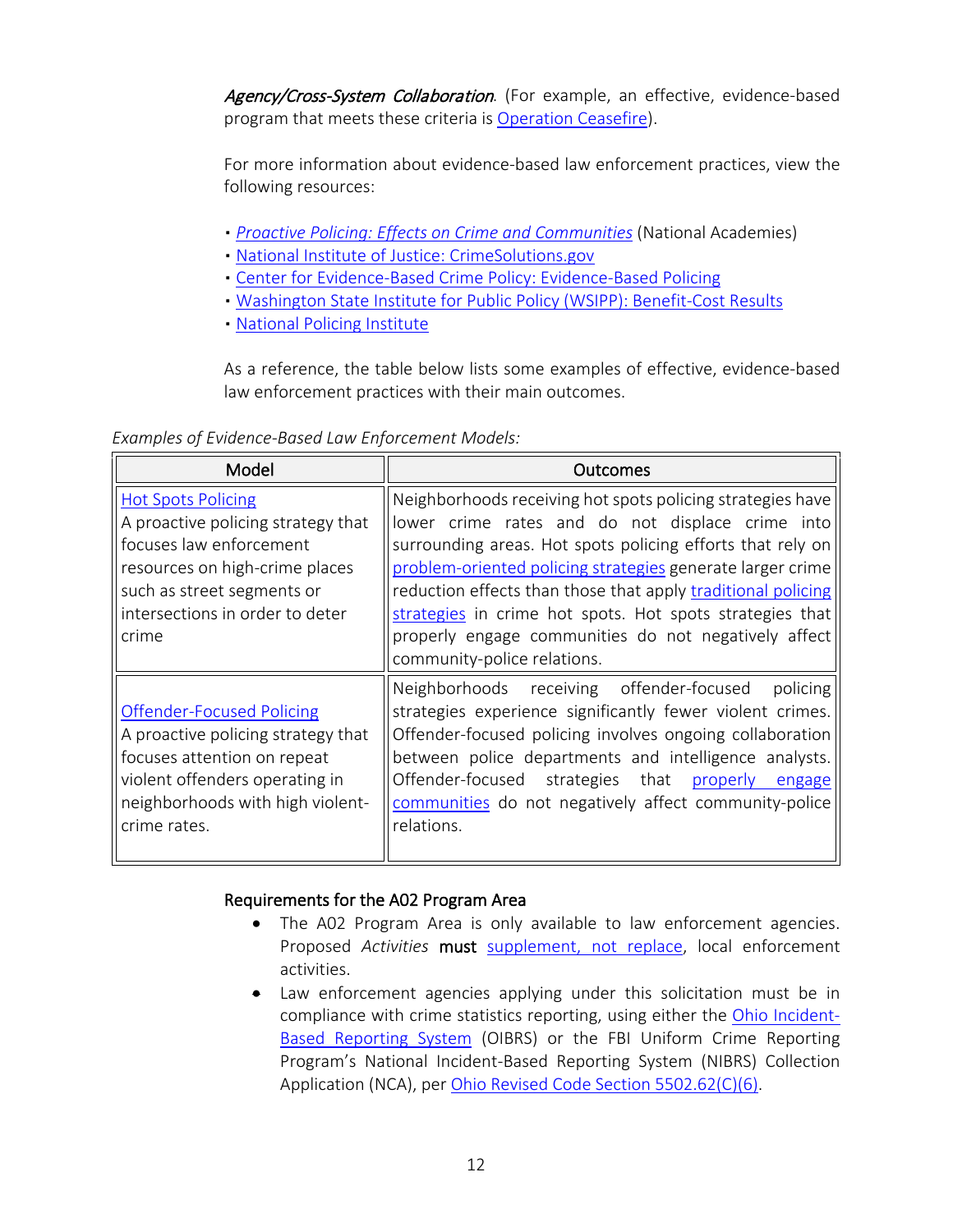Please note that the FBI retired the Summary Reporting System January 1, 2021. Therefore, the only available option to report crime statistics is through OIBRS, or the FBI Uniform Crime Reporting Program's National Incident-Based Reporting System (NIBRS) Collection Application (NCA).

# 3. Law Enforcement Equipment (A03)

The goal of this program area is to procure equipment, computer technology, and other materials directly related to law enforcement functions. Please note: OCJS does not consider traffic enforcement equipment a priority funding area at this time and related requests will not be granted. Allowable costs include equipment needed to implement OIBRS. Funded OIBRS projects will be required to report OIBRS data within a specified time after completion of the subgrant, and the records management system vendor must be an Ohio certified OIBRS vendor.

# Requirements for the A03 Program Area

- The A03 Program Area is only available to law enforcement agencies. Proposed *Activities* must [supplement, not replace,](https://ojp.gov/grants101/definitions.htm) local enforcement activities.
- Law enforcement agencies applying under this solicitation must be in compliance with crime statistics reporting, using either the [Ohio Incident-](https://ocjs.ohio.gov/oibrs/index.aspx)[Based Reporting System](https://ocjs.ohio.gov/oibrs/index.aspx) or the FBI Uniform Crime Reporting Program's National Incident-Based Reporting System (NIBRS) Collection Application (NCA), pe[r Ohio Revised Code Section 5502.62\(C\)\(6\).](http://codes.ohio.gov/orc/5502.62)

If your agency is eligible to receive FY 2022 Edward Byrne Memorial Justice Assistance Grant funds directly from the U.S. Bureau of Justice Assistance, you will not be eligible to apply for the JAG A03 category through OCJS.

# B. Crime Prevention Programs (B01)

The goal of the Crime Prevention Programs area is to reduce and prevent crime from occurring by supporting practices that work with individuals *prior to* their commitment of crimes or that *improve the environment* within which crime develops or occurs (e.g., families, schools, communities). Projects that provide services to offenders or alleged offenders following arrest or filing charges in court are not prevention for the purposes of this program. Such projects should apply for funding under another JAG program area (e.g., Corrections, Courts, etc.). Projects that use evidence-based models receive funding priority.

Applicants will find effective, evidence-based crime prevention models at the following registries:

- [National Institute of Justice: CrimeSolutions.gov](https://crimesolutions.ojp.gov/)
- [Washington State Institute for Public Policy \(WSIPP\): Benefit-Cost Results](http://www.wsipp.wa.gov/BenefitCost)
- [Institute of Medicine: Preventing Mental, Emotional, and Behavioral Disorders among](http://www.nap.edu/read/12480)  [Young People](http://www.nap.edu/read/12480)
- **[Blueprints for Healthy Youth Development](http://www.blueprintsprograms.com/)**
- [Center for Evidence-Based Crime Policy: Evidence-Based Policing](http://cebcp.org/evidence-based-policing/)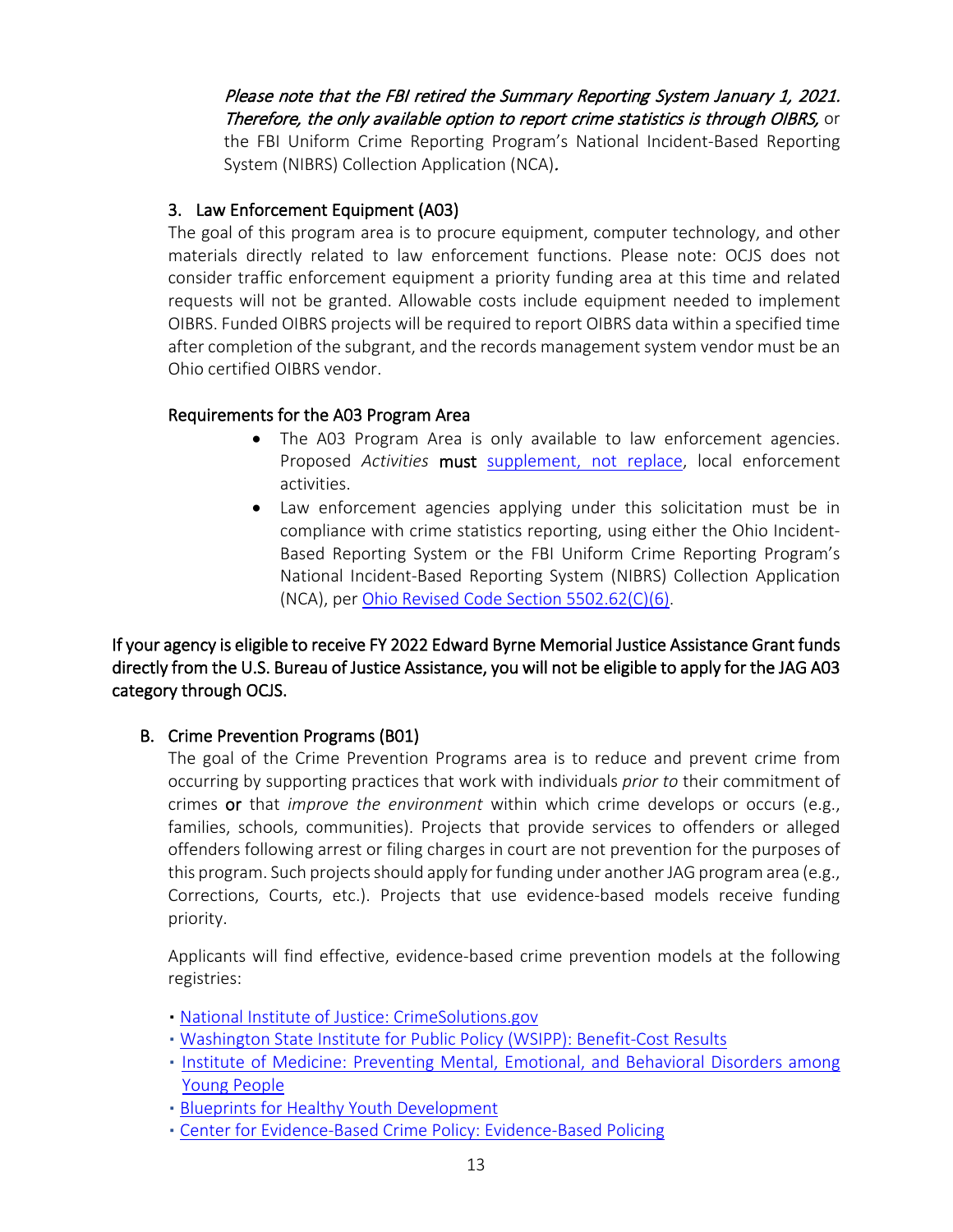As a reference, the table below lists some of the most effective Crime Prevention practices with their social and economic benefits.

| Examples of Evidence-Based Crime Prevention Models |
|----------------------------------------------------|
|----------------------------------------------------|

| Model                                                                                                                                                                                                                                                                                                                                                                                                                                                                                                                | Prevents                                                                                                                                                                                            |
|----------------------------------------------------------------------------------------------------------------------------------------------------------------------------------------------------------------------------------------------------------------------------------------------------------------------------------------------------------------------------------------------------------------------------------------------------------------------------------------------------------------------|-----------------------------------------------------------------------------------------------------------------------------------------------------------------------------------------------------|
| Good Behavior Game<br>A universal classroom management strategy practiced<br>throughout the school year by elementary school teachers<br>Benefit to Cost Ratio: \$63.00<br>Odds Benefits will Exceed Costs: 76%<br>Cost per Student per Year: \$150<br>Time to Break Even (Years): 1<br>% Minorities Participating in Evaluation Studies: 56%                                                                                                                                                                        | $\checkmark$ School discipline<br>problems<br>✔ Substance abuse<br>✔ School drop-out<br>✔ Antisocial behavior<br>✔ Suicidal ideation &<br>attempts                                                  |
| <b>Positive Action</b><br>A universal, curriculum-based program practiced throughout<br>the year by teachers or other trained practitioners in schools<br>or community settings. Youth ages 5-15 and/or family<br>members complete 140, 15-minute lessons annually for four<br>academic years (on average).<br>Benefit to Cost Ratio: \$29.00<br>Odds Benefits will Exceed Costs: 94%<br>Cost per Youth per Year: \$1,000<br>Time to Break Even (Years): 10<br>% Minorities Participating in Evaluation Studies: 63% | ✔ School truancy<br>$\checkmark$ School discipline<br>problems<br>$\checkmark$ School grade repetition<br>$\checkmark$ Juvenile delinquency<br>$\checkmark$ Anxiety & depression<br>✔ Substance use |

#### Requirements for the B01 Program Area:

Unallowable project requests: crime deterrent hardware, [D.A.R.E.](http://www.wsipp.wa.gov/BenefitCost/Program/407)

#### C. Adult and Juvenile Corrections, Community Corrections and Reentry Programs (C01)

The goal of this program area is to increase community-based alternatives to incarceration and detention for non-violent offenders in Ohio. Treatment programs must target criminogenic needs and improve offender assessments. Programs may be in residential and/or non-residential settings. OCJS prioritizes evidence-based projects that implement and adhere to the Principles of Effective Intervention, including: targeting high-risk offenders, assessing offenders' needs, designing responsivity into programming, developing behavioral management plans, delivering services using cognitive-based strategies, motivating and shaping offender behavior, engaging the community, and identifying outcomes and measuring progress.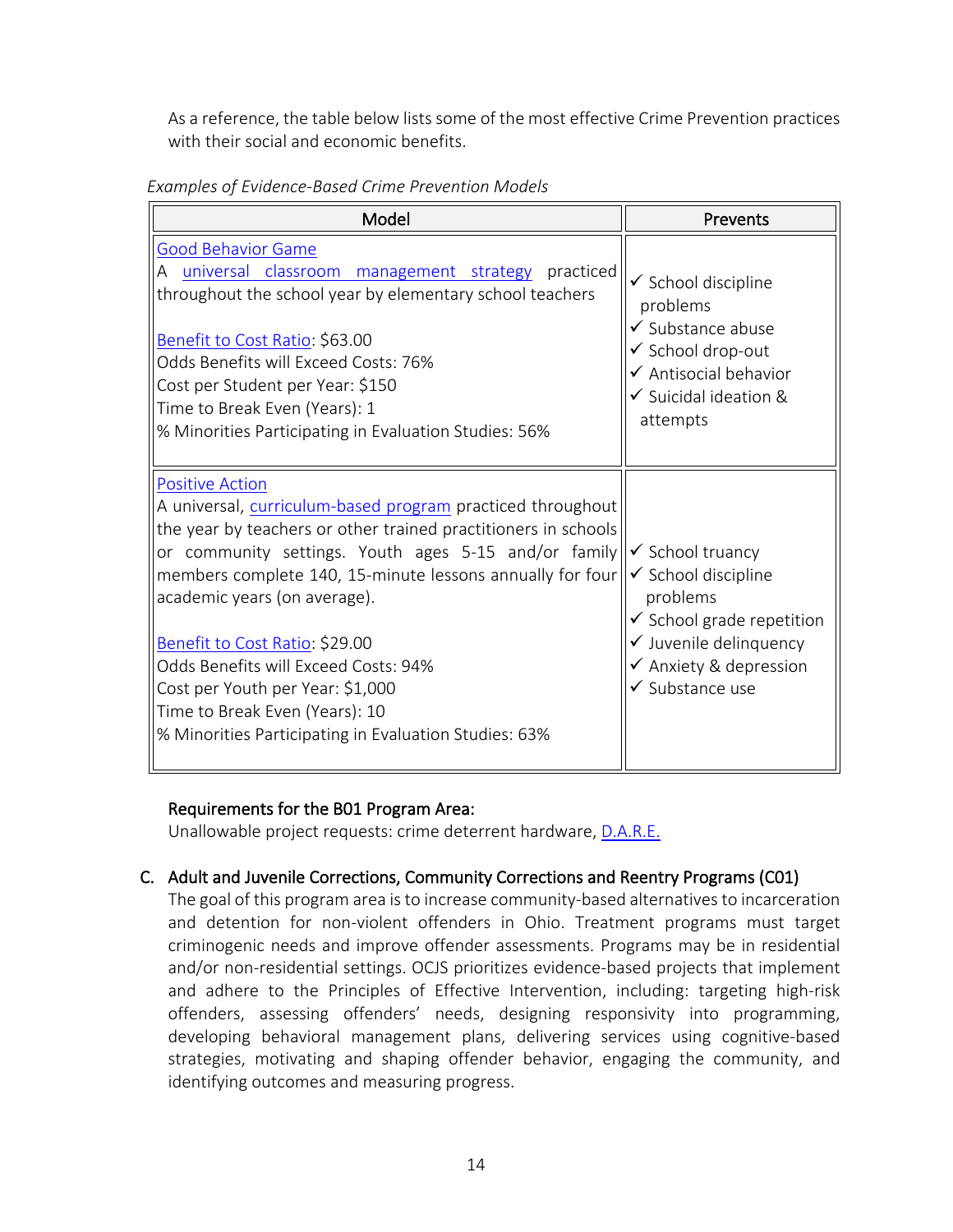Examples of types of programs include:

- 1. Substance abuse and mental health treatment programs for offenders
- 2. Other evidence-based programs for offenders
- 3. Reentry programming and services
- 4. Community control, transitional control, and post-release control programs
- 5. Treatment and services for youth
- 6. Training and education

For more information about evidence-based corrections and reentry programs, visit:

- [National Institute of Justice: CrimeSolutions.gov](https://crimesolutions.ojp.gov/)
- [National Institute of Corrections: Principles of Effective Intervention with Offenders](http://nicic.gov/theprinciplesofeffectiveinterventions)
- [Washington State Institute for Public Policy \(WSIPP\): Benefit-Cost Results](http://www.wsipp.wa.gov/BenefitCost?topicId=2)
- [Council of State Governments: What Works in Reentry?](http://whatworks.csgjusticecenter.org/)

As a reference, the tables below list some of the most effective C01 programs with their social and economic benefits:

#### *Example of Evidence-Based Juvenile Corrections and Re-Entry Models*

# Juvenile Corrections and Re-Entry Models

[Functional Family Therapy](http://www.crimesolutions.gov/ProgramDetails.aspx?ID=122)

Functional Family Therapy (FFT) enhances protective factors and reduces risk factors for justiceinvolved youth and their family members. [Family practitioners](http://www.fftllc.com/about-fft-training/implementing-fft.html) implement FFT in juvenile institutions and with families of youth on probation. The intervention typically involves 12 to 14 visits over a three to five month period. Outcomes: Reduces re-arrest and youth drug use problems

[Benefit to Cost](http://www.wsipp.wa.gov/BenefitCost/Program/32) Ratio: \$2.75 Odds Benefits will Exceed Costs: 72% Cost per Youth per Year: \$4,000 Time to Break Even (Years): 4 % Minorities Participating in Evaluation Studies: 36%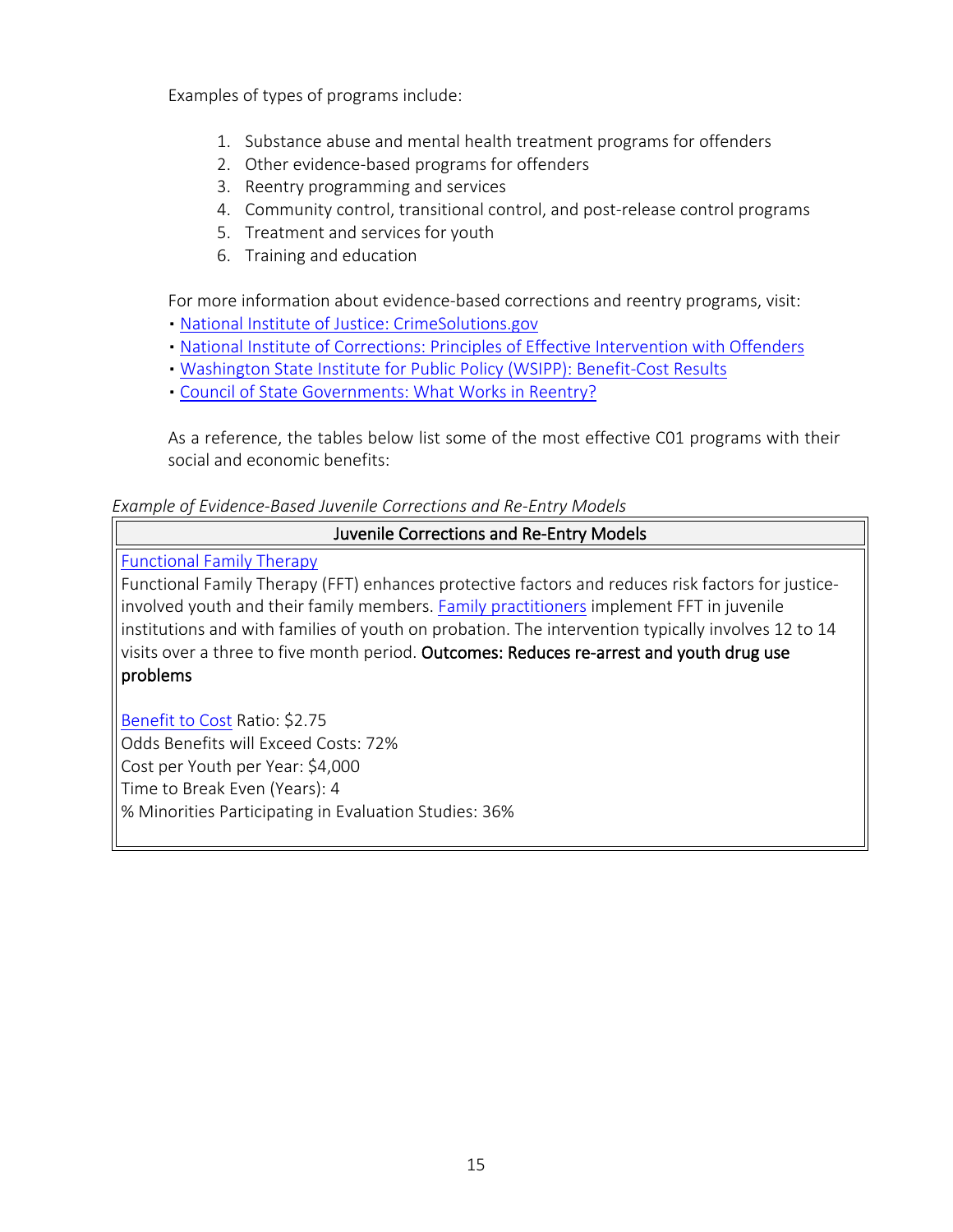*Examples of Evidence-Based Adult Corrections and Re-Entry Programs*

Adult Corrections and Re-Entry Models

[Risk, Need, and Responsivity Supervision \(high and moderate risk offenders\)](http://www.wsipp.wa.gov/BenefitCost/Program/157) Corrections officers supervise high and medium risk offenders using "Risk Need Responsivity" principles, tailored to each offender's needs. Outcome: Reduces re-arrest

[Benefit to Cost Ratio:](http://www.wsipp.wa.gov/BenefitCost/Program/157) \$7.00 Odds Benefits will Exceed Costs: 98% Cost per Person per Year: \$1,400 Time to Break Even (Years): 2 % Minorities participating in Evaluation Studies: 36%

[Cognitive-Behavioral Therapy for Moderate and High Risk Offenders](http://www.wsipp.wa.gov/BenefitCost/Program/10)

Cognitive-Behavioral Therapy emphasizes individual accountability and teaches offenders that cognitive deficits, distortions, and flawed thinking processes can lead to criminal behavior. Participants typically attend weekly or biweekly sessions for 2.5 months. Outcome: Reduces rearrest

Benefit to Cost Ratio: \$6.30 Odds Benefits will Exceed Costs: 97% Cost per Person per Year: \$1,400 Time to Break Even (Years): 2 % Minorities participating in Evaluation Studies: 24%

Requirements for the C01 Program Area: Unallowable project requests: [Scared Straight](https://www.crimesolutions.gov/PracticeDetails.aspx?ID=4)

# D. Courts, Specialized Dockets, Defense, Prosecution, and Victim Services Programs

The goal of the courts, specialized dockets, defense and prosecution category is to support cost-effective programs that contribute to the reduction of crime, enhance public safety, and promote the fair and equitable treatment of victims and defendants/offenders. Projects must use funds to support programs that assist in the timely clearing of cases, help to decrease the dockets, and focus on tailoring services to ensure accountability on the part of the offender while also ensuring offenders return to the community with the appropriate services and supervision to help lower recidivism. OCJS prioritizes projects that are evidence-based or that incorporate evidence-based practices.

For more information about exemplary courts, specialized dockets, defense, prosecution, and victim services programs, visit:

- [National Institute of Justice: CrimeSolutions.gov](https://crimesolutions.ojp.gov/)
- [Washington State Institute for Public Policy \(WSIPP\): Benefit-Cost Results](http://www.wsipp.wa.gov/BenefitCost)
- [Domestic Violence Evidence Project](http://www.dvevidenceproject.org/)
- [National Institute of Corrections: Principles of Effective Intervention with](http://nicic.gov/theprinciplesofeffectiveinterventions) Offenders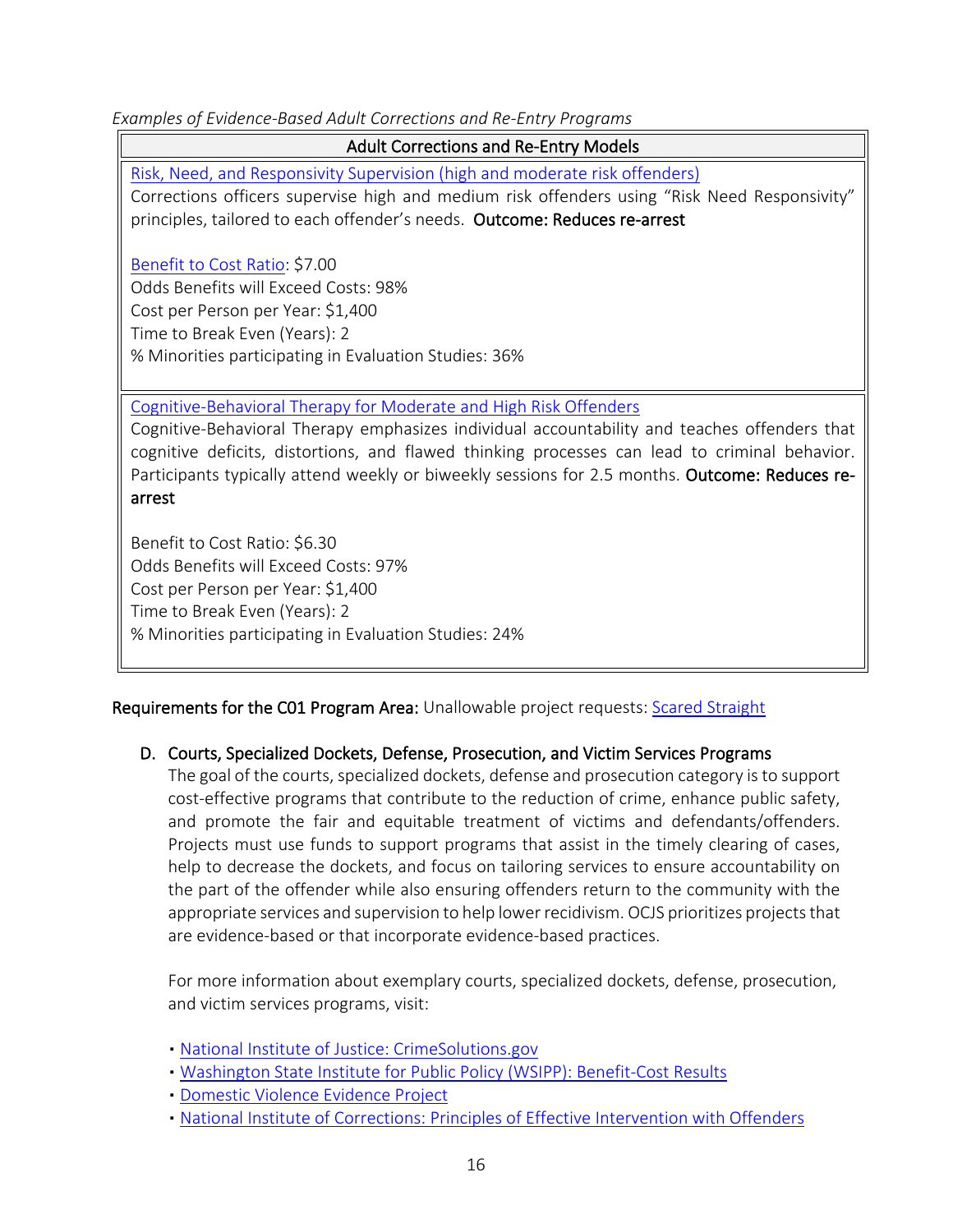# 1. Victim Services (D01)

The goal of the victim services programs is to provide individual victims of crime with services to help them overcome the trauma of victimization, participate in all critical stages of the criminal justice process, and to help assist them in returning to full active lives.

#### Requirements for the D01 Victim Services Program Area

- Applicants must explain how the project will market its services to potential users in the *Project Description* section of the grant
- Applicants must explain how the project will ensure:
	- Protection of privacy and confidentiality of clients
	- That victim participation is voluntary, not mandatory
	- That victims will receive appropriate safety planning
	- It does not engage in or promote activities that compromise victim safety
- Applicants must articulate how they will prohibit program activities that compromise victim safety and recovery in their *Project Description*, including:
	- Policies and procedures that exclude victims from receiving safe shelter, [advocacy services,](https://www.crimesolutions.gov/PracticeDetails.aspx?ID=55) counseling, and other assistance based on their actual or perceived age, immigration status, race, religion, sexual orientation, sex, gender identity, mental health condition, physical health condition, criminal record, work in the sex industry, or age and/or gender of their children;
	- Requiring mediation or counseling for couples as a systemic response to domestic violence, human trafficking or sexual assault, or in situations in which child sexual abuse is alleged;
	- Requiring victims to report sexual assault, stalking or domestic violence or human trafficking crimes to law enforcement or forcing victims to participate in criminal proceedings;
	- Supporting policies or engaging in practices that impose restrictive and/or mandatory conditions to be met by the victim in order to receive services (e.g., attending counseling seeking an order of protection);
	- Sharing confidential victim information with outside organizations and/or individuals without the documented consent of the victim; and
	- Procedures that would penalize or impose sanctions on victims of domestic violence or sexual assault for failure to testify against the abuser and/or the perpetrator
- [Ohio Revised Code Section 2907.10](http://codes.ohio.gov/orc/2907.10) "Preliminary polygraph test of sex offense victim" requires the following:
	- (A) (1) "A peace officer, prosecutor, or other public official shall not ask or require a victim of an alleged sex offense to submit to a polygraph examination as a condition for proceeding with the investigation of the alleged sex offense."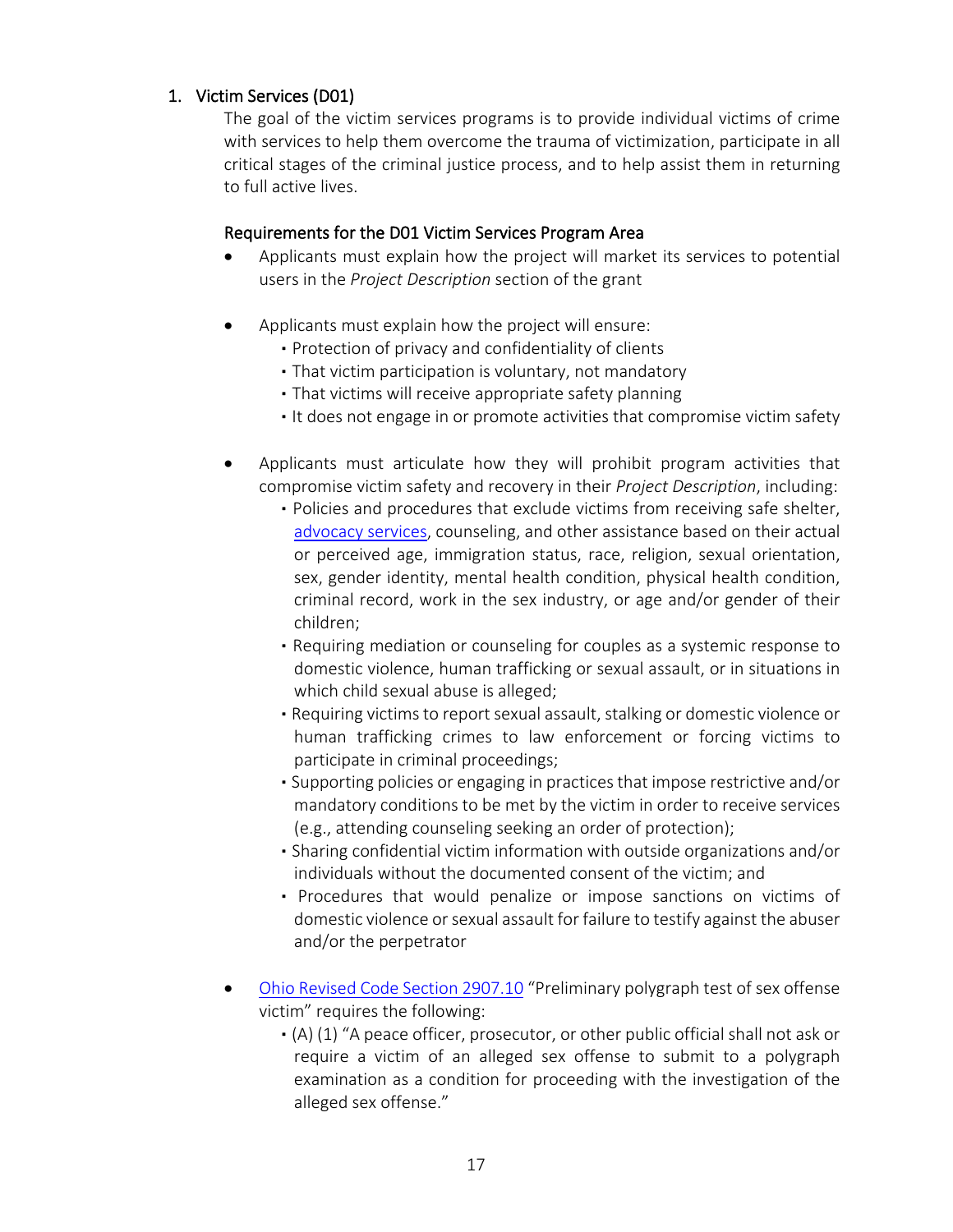▪(A) (2) "The refusal of the victim of an alleged sex offense to submit to a polygraph examination shall not prevent the investigation of the alleged sex offense, the filing of criminal charges with respect to the alleged sex offense, or the prosecution of the alleged perpetrator of the alleged sex offense."

As a reference, the table below lists some of the most effective D01 practices with their social and economic benefits:

#### *Examples of Evidence-Based Victim Services Models*

| <b>Victim Services Models</b>                                                                     |
|---------------------------------------------------------------------------------------------------|
| Psychotherapies for Victims of Sexual Assault                                                     |
| Treatment interventions - usually cognitive - behavioral - designed for adults to manage the      |
| negative effects of traumatic life events such as sexual or physical abuse. Individuals typically |
| receive between 1-45 hours individual therapy                                                     |
| <b>Outcome: Reduces PTSD Symptoms</b>                                                             |
| Benefit to Cost Ratio: \$89.00                                                                    |
| Odds Benefits will Exceed Costs: 100%                                                             |
| Cost per Person per Year: \$590                                                                   |
| Time to Break Even (Years): 1                                                                     |
| % Minorities Participating in Evaluation Studies: 42%                                             |
|                                                                                                   |
| Parent-Child Interaction Therapy (PCIT)                                                           |
| PCIT is a parenting skill-building model for child maltreatment victims and their parents that    |
| improve parent-child interactions and discipline. Over the course of 12-14 sessions, a therapist  |
| directly observes a parent and child through a one-way mirror and provides direct coaching to     |
| the parent through a radio earphone.                                                              |
| <b>Outcome: Reduces child maltreatment</b>                                                        |
| Benefit to Cost Ratio: \$15.00                                                                    |
| Odds Benefits will Exceed Costs: 96%                                                              |
| Cost per Person per Year: \$1,700                                                                 |
| Time to Break Even (Years): 4                                                                     |
| % Minorities Participating in Evaluation Studies: 48%                                             |
|                                                                                                   |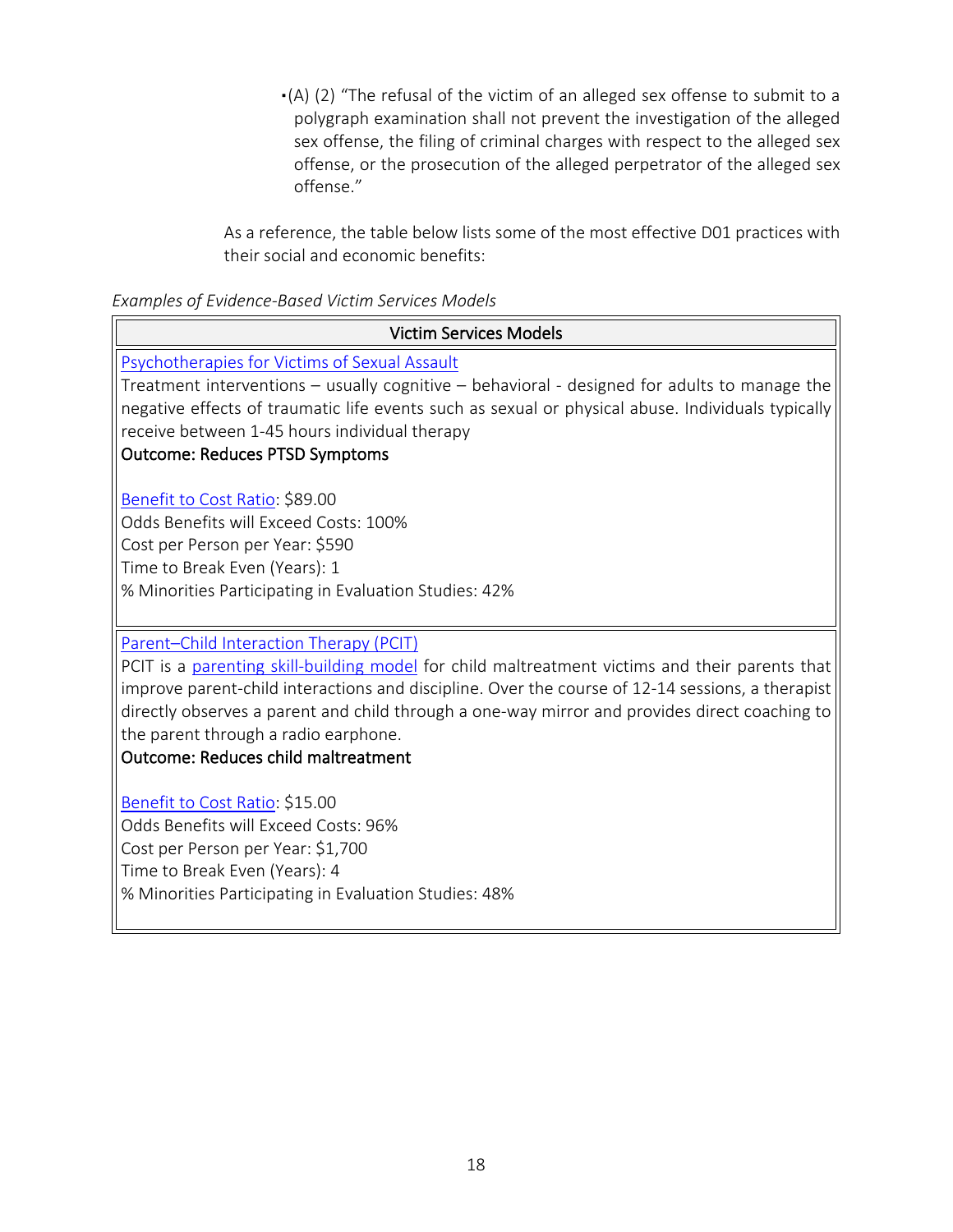# 2. Courts, Specialized Dockets, Defense and Prosecution (D02)

The goal of the courts, specialized dockets, defense and prosecution category is to support cost-effective programs that contribute to the reduction of crime, enhance public safety, and promote the fair and equitable treatment of victims and defendants/offenders. Projects should support programs that assist in the timely clearing of cases, help to decrease the dockets, and focus on tailoring services to ensure accountability on the part of the offender while also ensuring offenders return to the community with the appropriate services and supervision to help lower recidivism. OCJS prioritizes projects in the following categories that are evidence-based or that incorporate evidence-based practices.

# Requirements for the D02 Courts, Specialized Dockets, Defense and Prosecution Program Area

- Specialized docket projects must coordinate with the Ohio Supreme Court [Specialized Dockets Section,](https://www.supremecourt.ohio.gov/JCS/specDockets) and meet their required certification standards. Priority will be given to specialized docket programs that:
	- Are in ["Initial Review"](https://www.supremecourt.ohio.gov/JCS/specDockets/certification/certificationPath.pdf) or otherwise certified with the Ohio Supreme Court Specialized Dockets Section at the time of application submission.
	- Demonstrate collaborative efforts between the courts (i.e., judge, prosecution, defense, and probation/parole, etc.) and community groups/resources (i.e., treatment and programming providers).
	- Utilize assessment tools and measures to determine risk and need of the *Target Population* (e.g., medium to high risk).
	- Demonstrate community control, transitional control, and postrelease control programs that implement and adhere to the principles of effective intervention.
- Pretrial diversion projects must demonstrate in the *Project Description* any evidence-based practices appropriate for the intended *Target Population*. All projects must adhere to [Ohio Revised Code 2935.36 Pre-Trial Diversion](http://codes.ohio.gov/orc/2935.36)  [Programs.](http://codes.ohio.gov/orc/2935.36) OCJS prioritizes diversion programs that:
	- Demonstrate collaborative efforts between the courts (i.e., probation/parole, prosecution, defense, etc.) and community groups/resources
	- Utilize assessment tools and measures to determine program eligibility, risk, and needs of the *Target Population* (e.g., low to medium risk, first time court appearance, non-violent offense, etc.)
	- Demonstrate community control, transitional control, and postrelease control programs that implement and adhere to the principles of effective intervention.

Projects seeking to increase the number of cleared cases or decrease court dockets must clearly demonstrate within the *Project Description* effective, evidence-based practices for the *Target Population* and the type of court.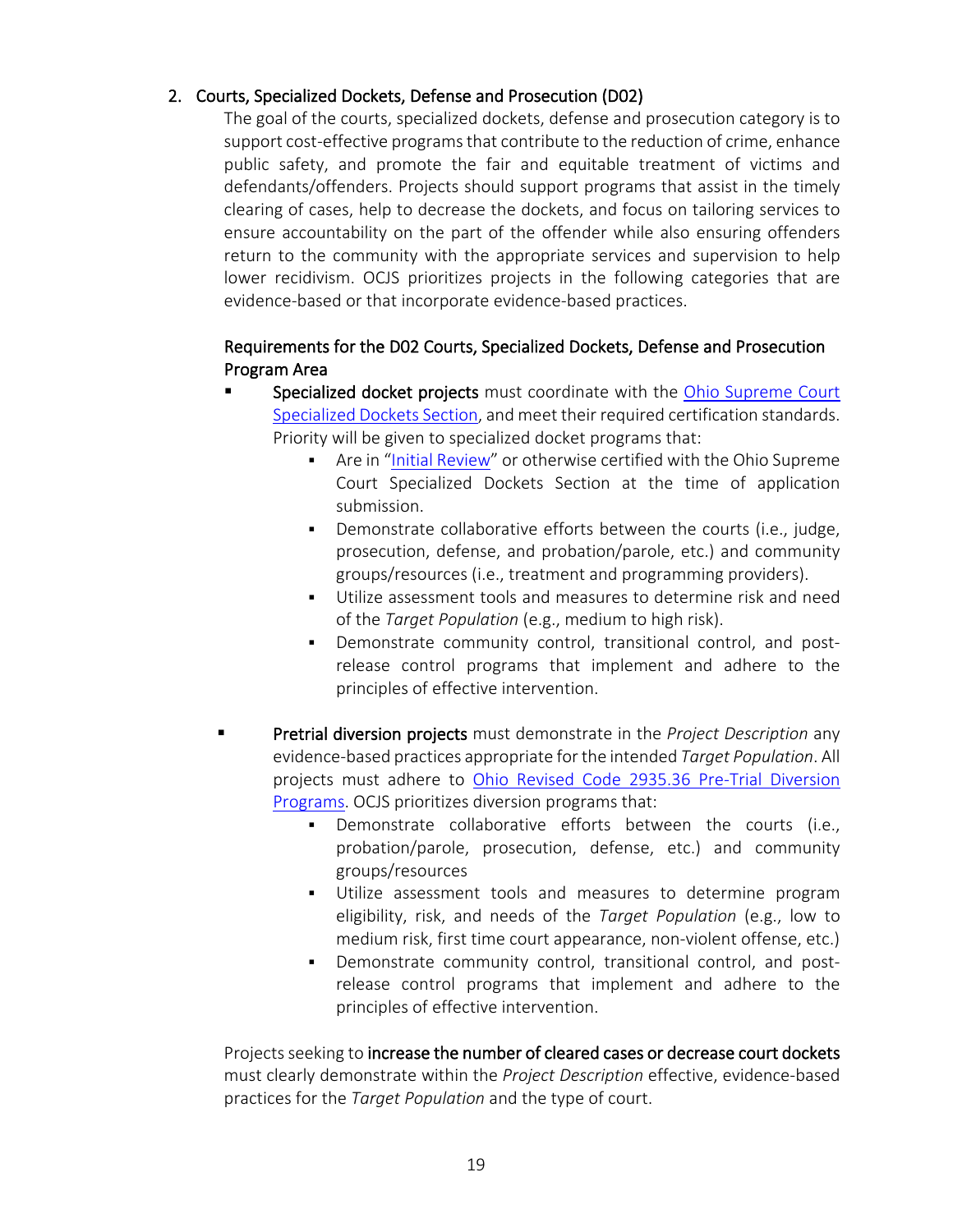# \*\*Unallowable project requests: court security projects.

As a reference, the table below lists some of the most effective D02 practices with their social and economic benefits:

#### *Examples of Evidence-Based Courts, Specialized Dockets, Defense and Prosecution Models*

# Courts, Specialized Dockets, Defense and Prosecution Models [Adult Mental Health Courts](https://crimesolutions.ojp.gov/ratedpractices/34) Specialized, treatment-oriented, problem-solving courts that divert mentally ill adult individuals from incarceration to court-mandated, community-based treatment programs in the community. Length of mental health court participation typically ranges from 6-24 months. Outcome: Reduces re-arrest [Benefit to Cost Ratio:](http://www.wsipp.wa.gov/BenefitCost/Program/52) \$5.50 Odds Benefits will Exceed Costs: 95% Time to Break Even (Years): 3 Cost per Participant per Year: \$3,000 % Minorities Participating in Evaluation Studies: 65%

#### [Adult Drug Courts](https://crimesolutions.ojp.gov/ratedpractices/7)

Specialized, treatment-oriented, problem-solving courts that aim to reduce recidivism and substance abuse among eligible offenders with substance use disorders. Length of drug court participation typically ranges from 12-26 months.

# Outcome: Reduces re-arrest

[Benefit to Cost Ratio:](http://www.wsipp.wa.gov/BenefitCost/Program/14) \$2.80 Odds Benefits will Exceed Costs: 100% Time to Break Even (Years): 5 Cost per Participant per Year: \$5,000 % Minorities Participating in Evaluation Studies: 42%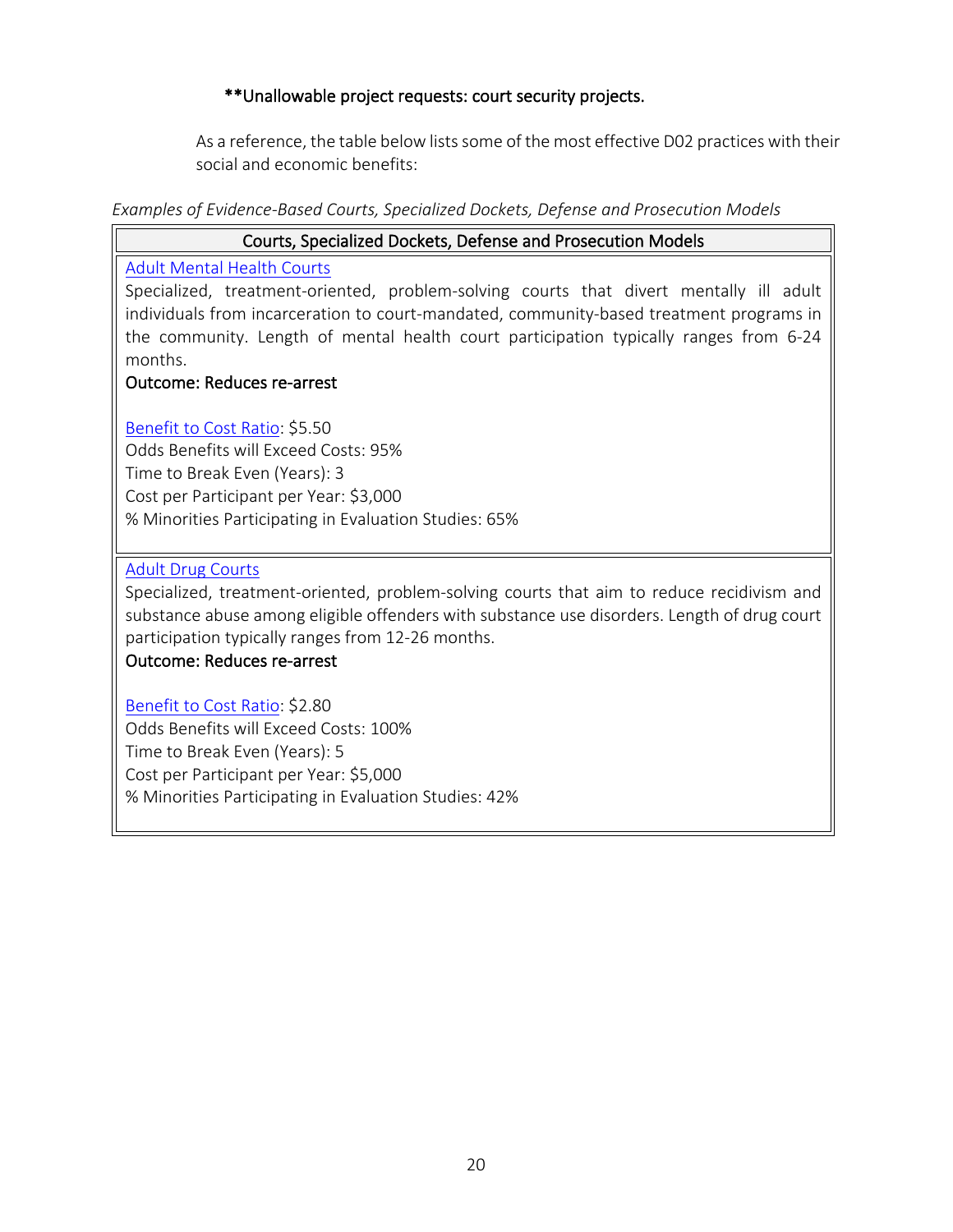# E. Cross-agency and Cross-System Collaboration and Training Programs, and Research (E01)

The goal of Cross-agency and Cross-System Collaboration and Training projects is to improve criminal justice systems by promoting collaboration and/or training across systems - in particular law enforcement, prosecution, courts, and correction agencies. OCJS prioritizes projects that are evidence-based or that incorporate evidence-based practices and that have one or more of the following goals:

- 1. Development and enhancement of cross-agency and cross-system collaborations
- 2. Cross-agency and cross-system training
- 3. Implementing or enhancing cross-agency and cross-system data sharing

As a reference, the table below lists some examples of effective, evidence-based crosssystems practices with their main outcomes:

#### *Examples of Evidence-Based Cross-agency/Cross-System Collaboration and Training Models*

# Cross-Agency and Cross-System Collaboration and Training Models

#### [Group Violence Reduction Strategies](https://www.crimesolutions.gov/ProgramDetails.aspx?ID=207)

These problem-oriented, proactive policing strategies seek to reduce violent crime associated with gangs and/or overt cross-system data sharing drug markets in communities through a [focused deterrence](https://www.crimesolutions.gov/PracticeDetails.aspx?ID=11) framework. Communities nationwide have successfully implemented these strategies, and researchers have replicated their effectiveness. Effective implementation requires collaboration between local justice and social service systems, as well as community leaders and families.

# Outcome: Reduces violent incidents in target areas

[Public Health Approaches to Group Violence Reduction](https://crimesolutions.ojp.gov/ratedprograms/205#relatedpractices)

These community violence-prevention approaches are similar to Group Violence Reduction Strategies, though they emphasize the role of youth outreach workers to intervene and mentor younger community members at risk of violent offending or victimization. Communities nationwide have implemented these strategies, and researchers have replicated their effectiveness. Effective implementation requires collaboration between local justice and social service systems, as well as community leaders and families.

# Outcome: Reduces violent incidents in target areas

The goal of Research projects is to generate evidence critical to the development of sound criminal justice policy. Research projects should advance knowledge and understanding of emerging crime and justice issues in Ohio using scientific methodologies.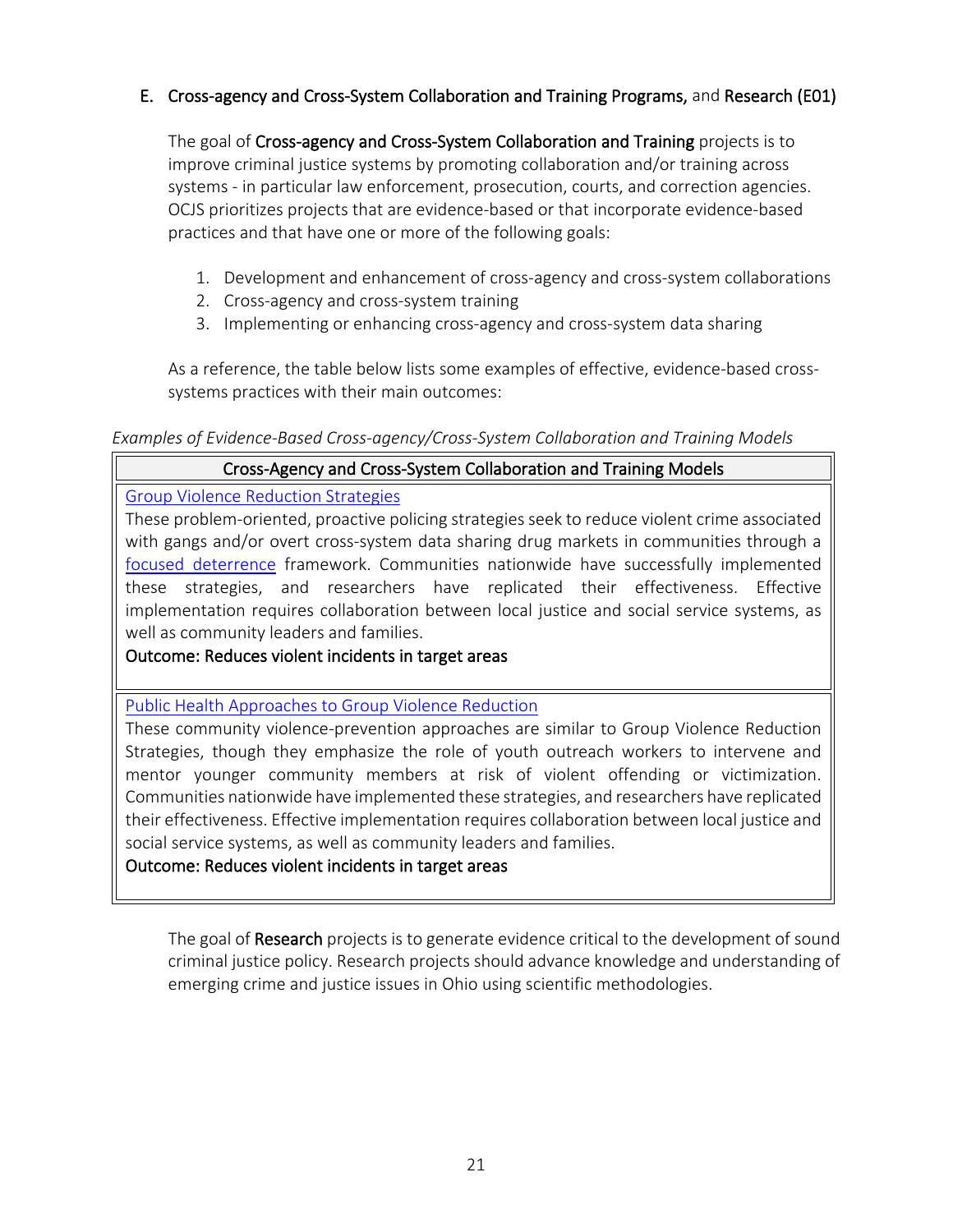While all research programs will receive funding consideration, OCJS prioritizes projects in the following categories:

- 1. Mental Health and Substance Abuse Possible topics include: 1) An evaluation of existing strategies to combat substance abuse in Ohio. Such strategies may fall in the areas of interdiction and enforcement, treatment, education and awareness, and recovery supports; 2) An analysis of existing strategies to divert individuals with mental health needs out of the criminal justice system; 3) An examination of the effects of mental health crisis intervention teams (CIT) on community safety, individual well-being, and/or officer behavioral change.
- 2. Law Enforcement Officer Wellness Possible topic: An evaluation of a program designed to improve officer wellness.
- 3. School Resource Officers (SROs) Possible topics include evaluations of the SRO's impact on reducing school truancy, out-of-school suspensions, expulsions, and/or emergency removals within schools that fully implement school-wide positive behavioral interventions and supports.
- 4. Police-Community Relations Possible topics include: 1) An evaluation of the current state of police-community relations within a city or county; 2) A program evaluation that examines a project designed to improve police-community relations.
- 5. Human Trafficking Possible topics may include: 1) Evaluation of demand reduction strategies 2) A study of human trafficking laws in Ohio, to include analysis of how well the laws are understood and used at the local level, how many cases are prosecuted federally and why cases are prosecuted at the federal level versus the state level, and what seems to result in better outcomes for trafficking victims; 3) the prevalence of human trafficking in Ohio
- 6. Specialty court evaluation Possible topics include: 1) An evaluation of emerging specialized dockets, such as veteran courts, reentry courts, juvenile drug courts, 2) Research on mentoring programs in veteran's courts and other specialized dockets.
- 7. Extraordinary law enforcement related costs directly associated with protection of elections (to deter, detect and protect against threats of violence against election workers, administrators, officials and others associated with the electoral process)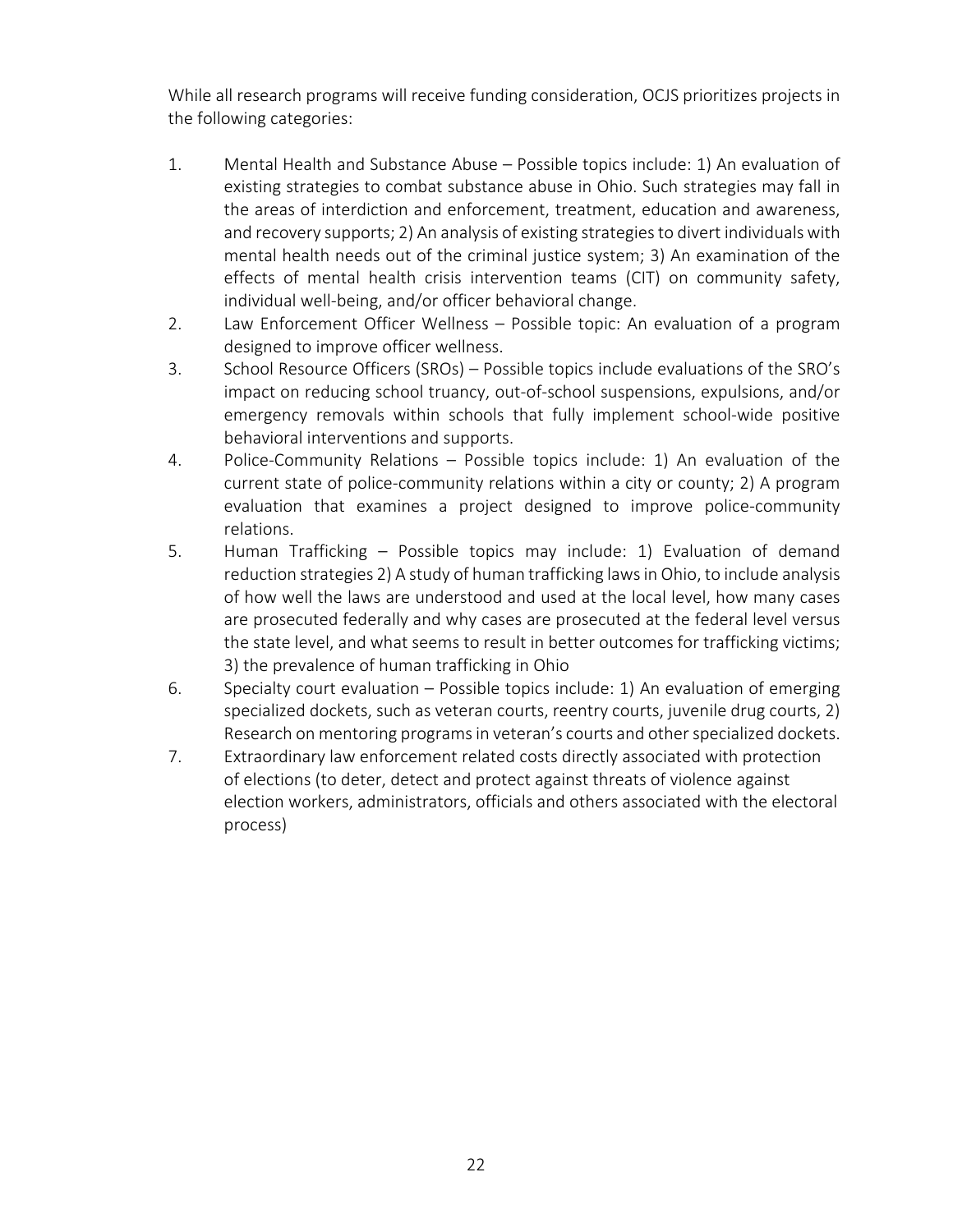# EDWARD BYRNE MEMORIAL JUSTICE ASSISTANCE GRANT (JAG) PROPOSAL NARRATIVE

#### Problem Statement

Applicants should clearly describe the crime or justice problem that needs addressed and its impact on the community. Grant reviewers evaluate applications on how effectively they:

- clearly describe the nature and scope of the problem. The development of the nature and scope of the problem should be data driven. The applicant will need to provide relevant national, state, and local data/statistics, as well as agency statistics, to document the existence of the problem. Applicants can find relevant state and local data online at the [Ohio](https://www.ocjs.ohio.gov/v-c_crime.stm)  Crime [Dashboard](https://www.ocjs.ohio.gov/v-c_crime.stm) maintained by OCJS.
- discuss the short and long-term consequences of the problem on the community if not addressed, and how the problem will impact the community if OCJS does not fund the proposed project.
- clearly identify the project's *Target Population*. The applicant must clearly describe the identified *Target Population*, and explain its connection to the problem that needs addressed. Applicants must provide relevant demographic information that described the *Target Population*, such as race, ethnicity, age, socioeconomic status, and geography.
- identify other resources in the community that are currently available to address the problem and/or explains why existing resources are not sufficient to address the problem. If no resources exist, applicant should discuss the gaps in services and explain how the proposed project will help alleviate those gaps.

#### Project Description

Applicants should describe a plan of action that the proposed project will implement in order to address the identified problem discussed in the *Problem Statement*. Grant reviewers will evaluate applications on how well they:

- clearly describe the proposed activities and approach (i.e., model or practice) to be taken given the nature of the problem to be addressed. The approach should seem logical given the characteristics and needs of the identified *Target Population*.
- document evidence that the model or practice chosen is appropriate for the outcomes the program wants to achieve with the *Target Population,* and clearly justifies why the applicant selected the particular program model for implementation. Applicants should provide a detailed discussion on their plan to implement a model that is evidence-based or incorporates evidence-based practices of their field.
- clearly demonstrate how they will ensure [fidelity](https://www.crimesolutions.gov/GlossaryDetails.aspx?ID=42) to the evidence-based model. Projects that implement evidence-based practices with fidelity ensure that their core services, components, and procedures are consistent with the evidence-based model they utilize. Applicants must provide adequate discussion of the resources that are required to implement their project, and the resources should be reasonable given the scope and detail of their identified approach.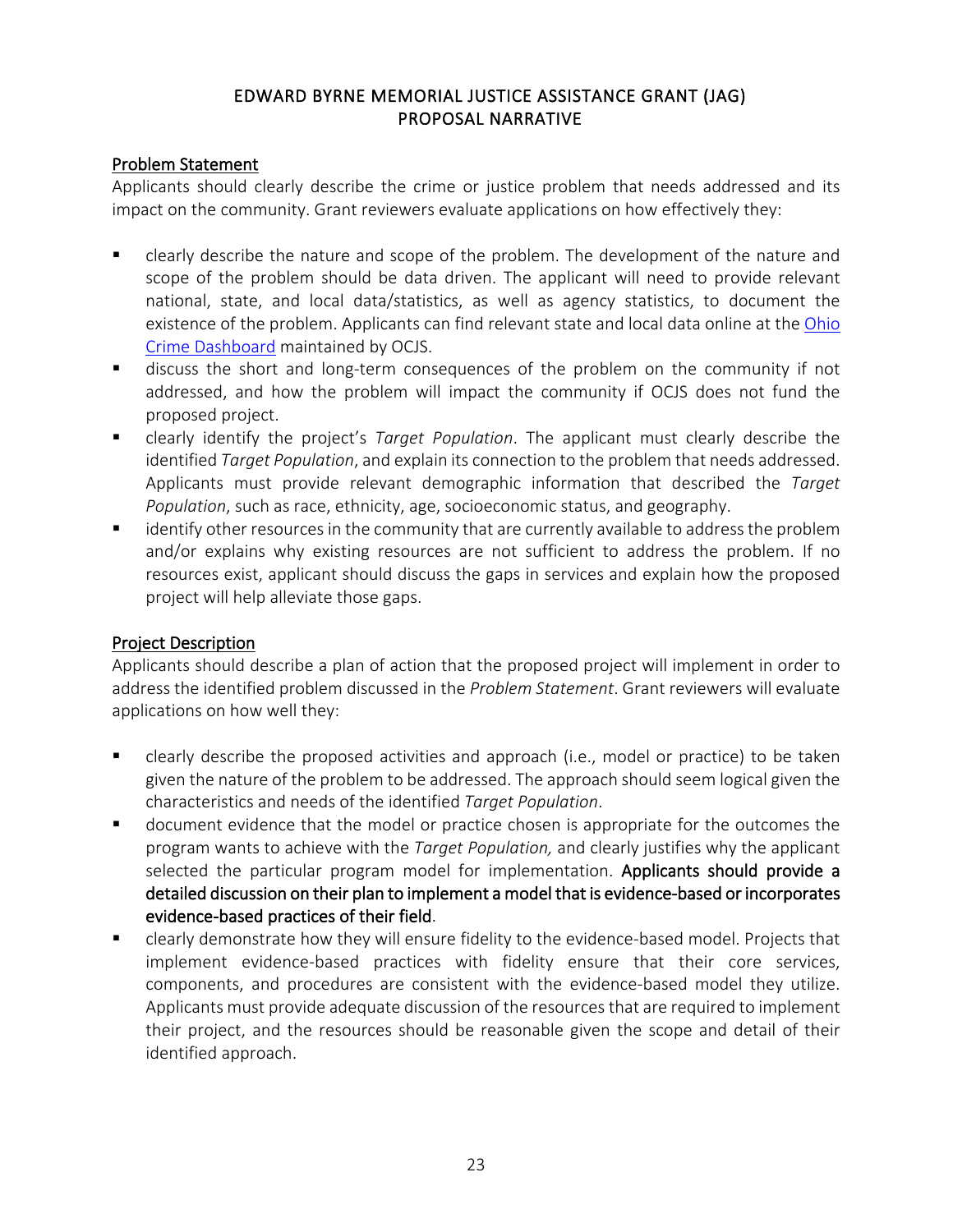# SUSTAINABILITY/ACCOMPLISHMENTS/OBSTACLES

Applicants should describe a plan of action that the proposed project will implement in order to sustain the program activities discussed in the Project Description. Applicants should also describe previous accomplishments and obstacles they experiencedwhen carrying out similar activitiesthat were discussed in the Project Description. The application will be evaluated as to how effectively it:

- Explains the steps that will be taken to ensure long-term progra[m sustainability](http://www.jrsa.org/projects/ebp_briefing_paper3.pdf) (i.e., the ability for the program to maintain its services over time). The applicant must demonstrate a commitment to the program by describing a plan for maintaining programmatic activities after OCJS funding ends. If the current proposal is requesting funding for an organization that has participated in a stepdown cycle, significant information about long-term sustainability needs to be provided.
- **Describes any previous program accomplishments and how these accomplishments influence** program activities. If the current proposal is requesting funds for a continuation of programming activities, these accomplishments should be related to programming that was completed under previous funding.
- Describes any previous or ongoing programmatic obstacles or challenges and how they were addressed. If the current proposal is requesting funds for a continuation of programming activities, these obstacles should be related to programming that was completed under previous funding.

# Project Objectives

*Project Objectives* measure changes that result from implementing the proposed project with the *Target Population* during the grant year. Applicants should describe these anticipated changes (or outcomes). Achieved *Project Objectives* should reflect measurable changes for the *Target Population* due to the services offered by the program during the grant year. There are two types of *Project Objectives*:

- 1) Process objectives describe the "processes" (*Activities*) that a program will implement during the grant year.
- 2) Outcome objectives describe the measured changes that will result from implementing the proposed project during the grant year.

Applicants must provide at least two objectives: one process objective and one outcome objective. Each objective should include a performance indicator that identifies how change will be measured and with what instruments and/or tools. If available, applicants should list baseline data for each performance indicator. Finally, applicants should describe the data collection methods they will use.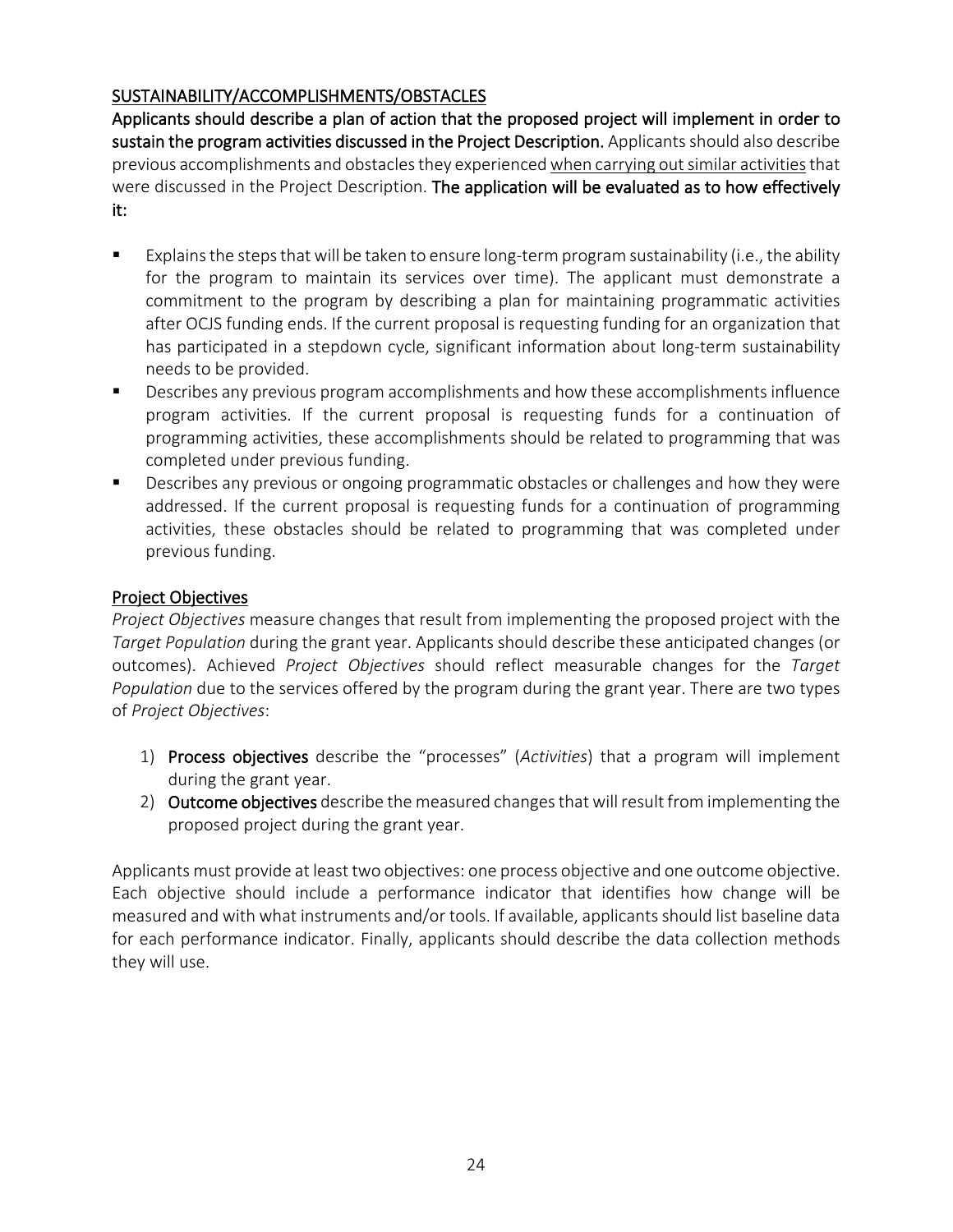Applicants should use the sample Performance Objectives listed [here](https://www.ocjs.ohio.gov/JAG.stm#gsc.tab=0) to help them select at least two objectives that correspond to the applicant's program area. (NOTE: Due to the specialized nature of the E01 Program Area, there are no standardized objectives, so please develop two objectives pertinent to the proposed initiative.)

Grant reviewers evaluate applications on how effectively they:

- clearly identify *Project Objectives*
- clearly identify performance indicators
- clearly identify any baseline data that exists
- clearly describe how performance data will be collected

# Timeline and Activities

Applicants should describe how the programmatic and grant administrative activities as well as the related outcomes and objectives will be reasonably achieved in the given project period. Grant reviewers evaluate applications based on how effectively they:

- present a comprehensive, thorough *Timeline* that is well defined and comprehensively specifies what will be done, who (individuals and organizations) will do it, and when it will be accomplished. Include activities such as anticipated *Collaboration Board* meetings, OCJS grant reporting deadlines and any other activities specific to the project. Include program implementation activities as well as grant administration activities. The *Timeline* should be reasonable given the nature of the problem, the *Target Population*, and the approach/response discussed in earlier sections of the application.
- if applicable, list any other deliverables that the project will create and/or use throughout the project.

# Organization Capacity

Applicants should provide a comprehensive discussion of the history and accomplishments of the organization and staff responsible for implementing the project to illustrate their capacity to implement the project. Identify any key staff that will be involved in the project, including the project director and other individuals who will be responsible for administering the grant and implementing the program. Grant reviewers will evaluate applications in terms of how effectively they:

- clearly identify the mission of the agency that will serve as the subrecipient and/or implementing agency. The application should clearly demonstrate the capacity of the subrecipient and implementing agency to administer grants of similar size and scope as the project submitted for funding. The applicant should demonstrate that they have adequate resources (i.e., personnel/staff, infrastructure to support additional program, computers, software, etc.) to implement the project as proposed.
- clearly identify the key staff, including any volunteers that will be participating in the proposed project, including their qualifications, experience, and education.
- discuss how successful completion of the project is realistic given the key staff implementing the project. Project applications that have position vacancies should clearly describe a reasonable approach and criteria to hire experienced and qualified staff.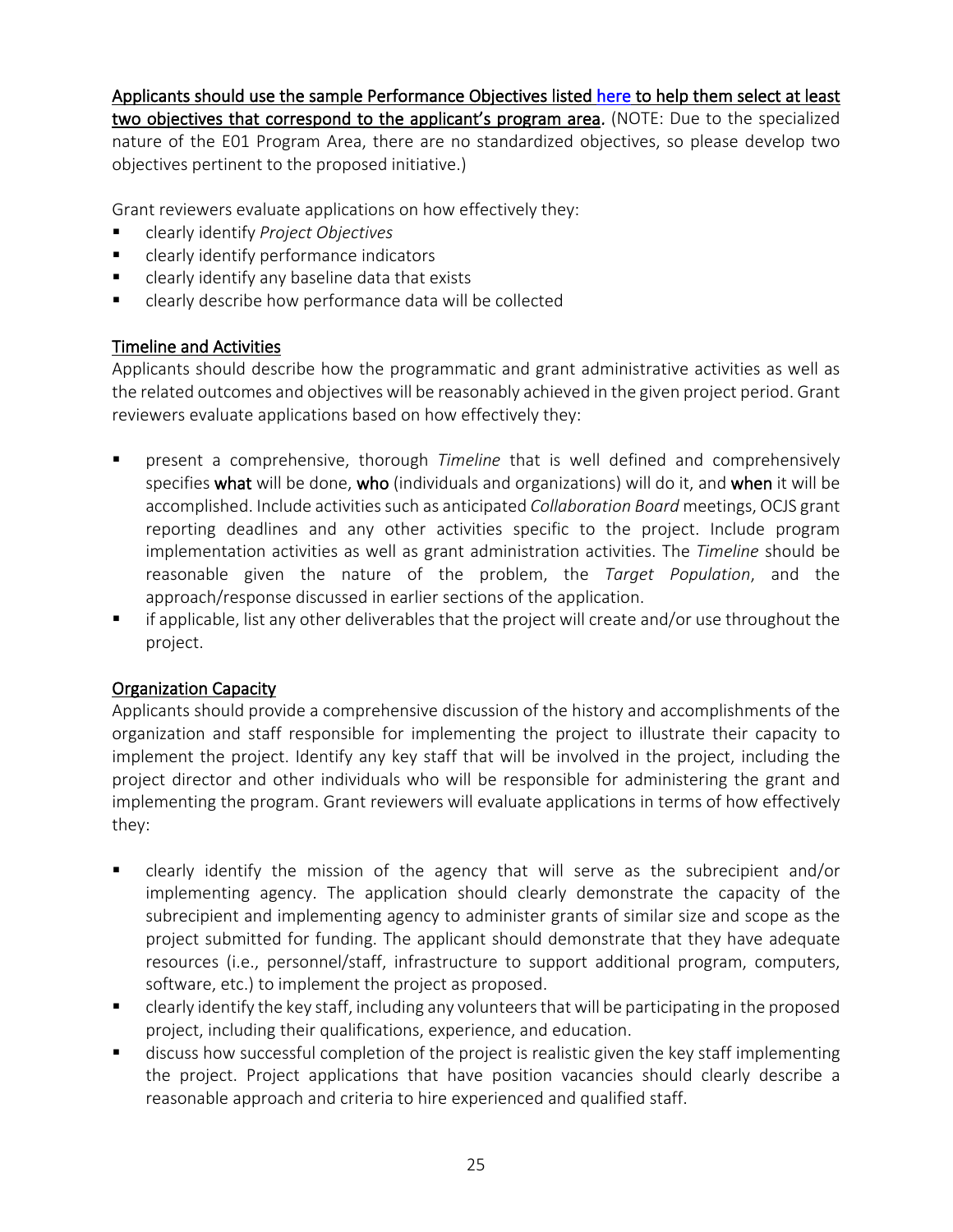Applicants should also describe organizational, staff capacity, and developmental efforts surrounding issues of cultural competency. Grant reviewers will evaluate how well applicants:

- describe how they incorporated cultural competency, outreach, and services into project planning and how the racial/ethnic make-up of the board, staff, volunteers, and clients
- explain the staff recruitment process and describe staff retention techniques.
- **describe outreach and programming offered.**

# Collaboration Boards

Collaboration Boards are essential to the funding process. The leadership, oversight and direction they provide help projects achieve their goals and objectives through a shared community vision. Collaboration Boards should be comprised of agency representatives as well as relevant stakeholders from the community, including but not limited to representatives from: child and family services, community organizations, schools, hospitals, mental health and/or substance abuse agencies, local law enforcement, court systems, including victim advocates, probation officers, the prosecutor's office, etc. The Collaboration Board is not an agency's Board of Trustees or Advisory Board. The Collaboration Board must conduct meetings at least quarterly, prepare meeting agendas, and keep minutes of discussion items. These meetings must include an overview of program activities during the quarter, updates on progress towards project objectives, discussions about successes and challenges encountered during the quarter, and expectations for program activities during the next quarter. Applicants should describe the collaborative effort between the applicant and other organizations. *OCJS expects projects to adhere to all of these* requirements. Failure to hold quarterly Collaboration Board meetings or keep meeting minutes may result in the freezing of funds.

Grant reviewers will evaluate the application in terms of how effectively they:

- identify the organizations that will participate in the Collaboration Board that will be responsible for overseeing the project. Describe their roles and demonstrate their commitment to the project. The applicant may use an existing community board or group to provide oversight to the project and act in the capacity of the Collaboration Board. Signed commitment letters will be required from all representatives on the Collaboration Board
- describe the extent and nature of the collaborative effort and how the role and function of each organization supports the overall goal of the project. Applicants should clearly link partner agencies with their roles and functions within the collaborative group.
- provide details describing the management of the collaborative group. The applicant should list the anticipated dates of quarterly meetings, how the applicant will notify board members of upcoming meetings, and the process for distributing and maintaining records of minutes of meetings. If the applicant uses an existing community board or group to serve as the Collaboration Board, describe how the group will provide specific oversight for this project.
- describe how the collaborative group will work together to achieve project goals and objectives.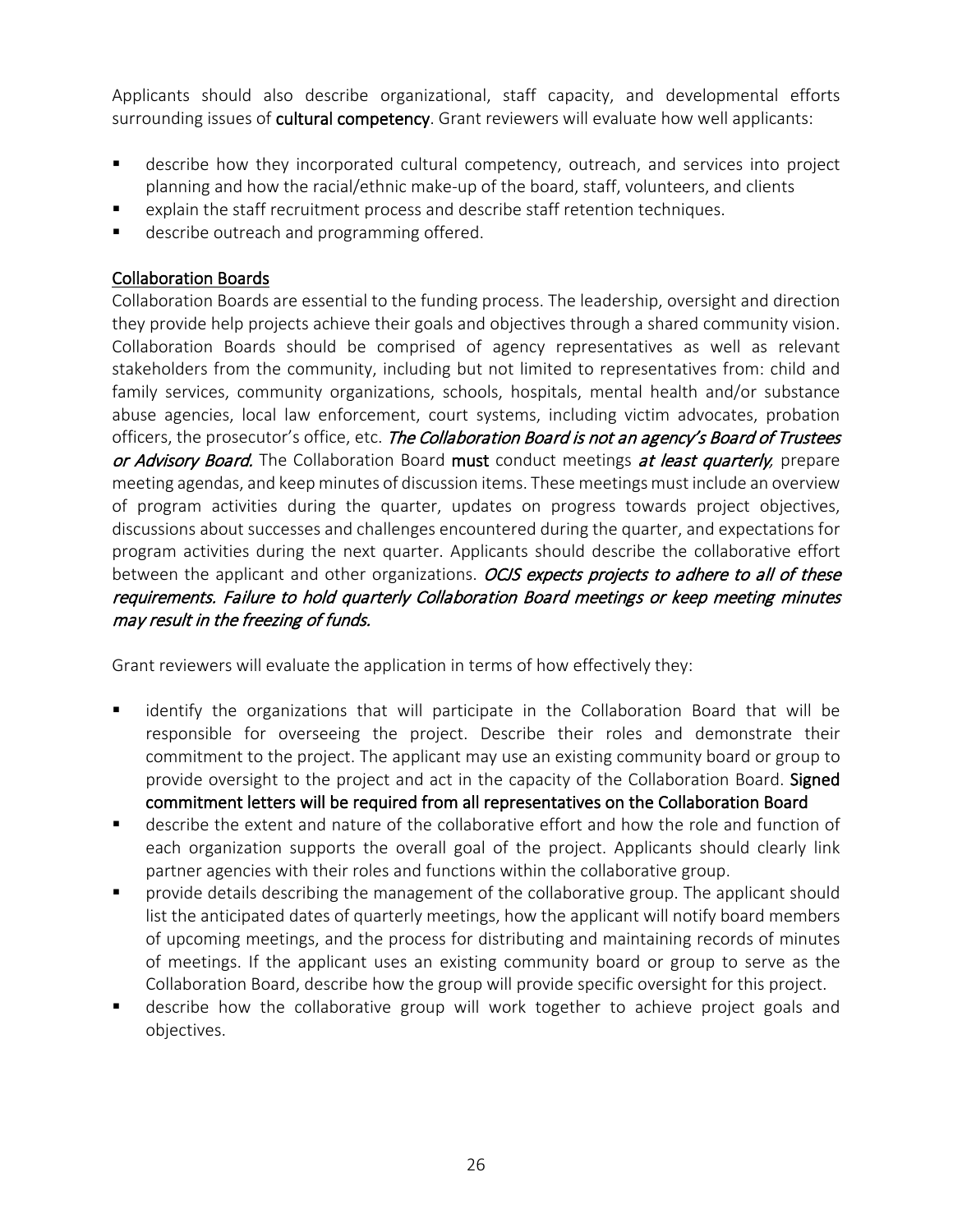Applications must include commitment letters from all collaboration board members. Letters must be submitted on the collaboration board member's letterhead, include the board member's position within the agency and their signature, and detail the member's role and commitment as a partner within the proposed project. All applicants are required to upload collaboration board letters into the Online Grants Management System in the "Collaboration Board" section of the online application. Applications without collaboration letters are incomplete and considered ineligible for funding. Collaboration letters are not required for the A03 Law Enforcement – Equipment Only category if applying for single agency use equipment.

#### EXECUTIVE SUMMARY

The Executive Summary serves as a concise and accurate description of the proposed project and should not introduce new information. The information provided should serve as a summarized version of the overall application narrative.

# Purpose Statement

The purpose statement should be clear and concise. It describes what the applicant is going to do, the population that is going to be served, how it will be accomplished and why it is important. Information provided within the purpose statement is reported to the Federal Funding Accountability and Transparency Act (FFATA) reporting system in response to FFATA legislation.

# Problem Statement and Project Description

The applicant must provide a condensed version of the problem statement and project description and ensure activities, dates, data/statistics align with previously presented statement narratives.

# Participating Agencies/Collaboration

The applicant must provide a detailed collaboration board list.

# Budget

Describe any costs associated with implementing the program. Grant reviewers will evaluate the budget in terms of how effectively it:

- **•** presents a clear and detailed budget with a narrative that explains and justifies the budget information.
- justifies the costs of the proposed program and that the costs are considered reasonable and cost-effective in view of the types and range of *Activities* to be conducted, the number of participants to be served, and the expected results and benefits.
- **EXTER** clearly states how the applicant will use match funds and the source of match funds.
- External Audit or Financial Report upload a copy of your organization's most recent external audit or most recent financial report to the Collaboration Board section of the application. This allows OCJS to ensure requirements are met for 2 C.F.R. § 200.331(f). Single Audit Act Amendment of 1996, and the OMB Circular A-133.

Applicants will find **unallowable costs** for the JAG program and other grant programs [here.](http://www.ocjs.ohio.gov/ocjs_grants_unallowable_costs.pdf)